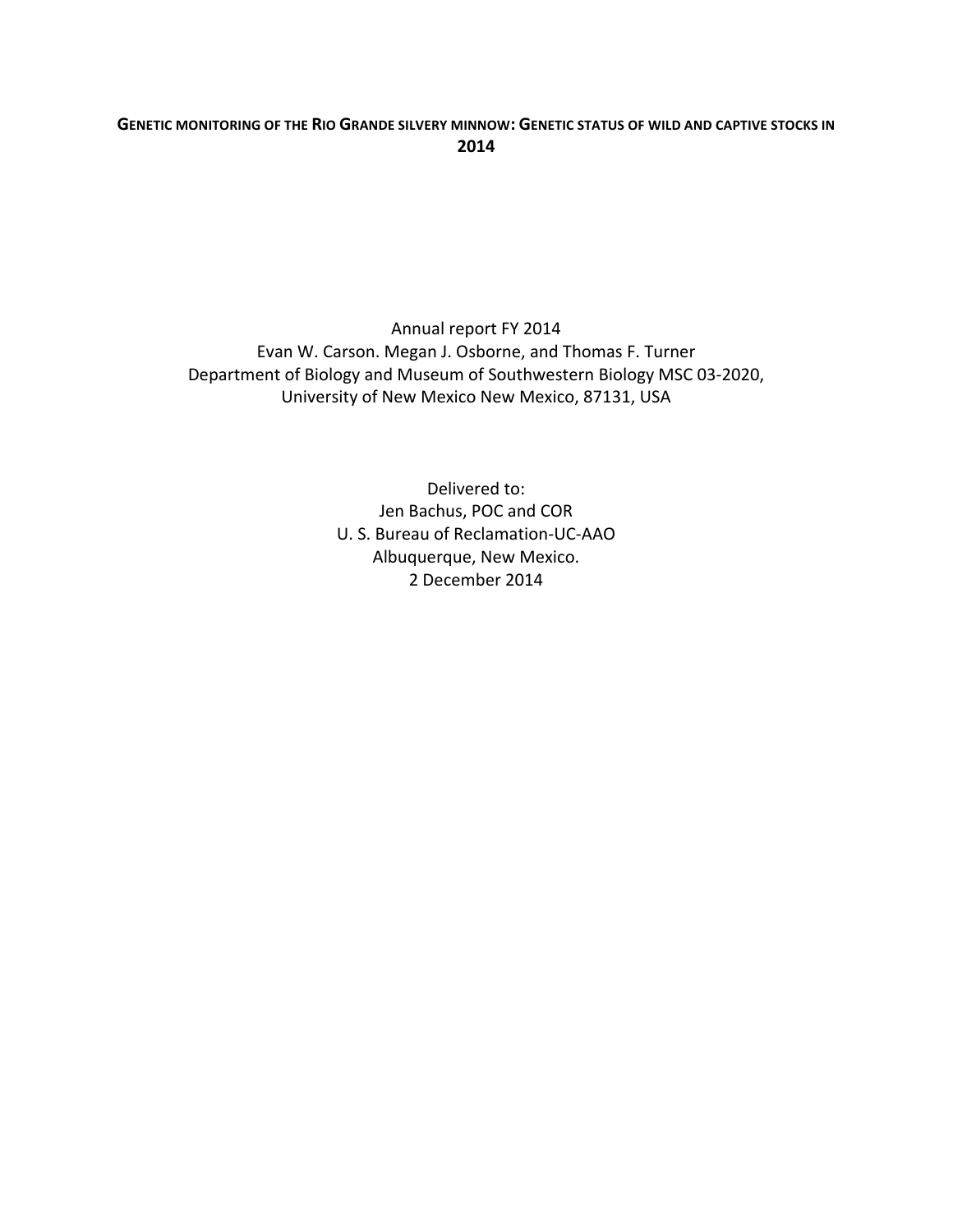### **EXECUTIVE SUMMARY**

We conducted genetic monitoring of the Middle Rio Grande population of Rio Grande silvery minnow (RGSM) annually from 1999-2012 and resumed monitoring in 2014. This work included monitoring stocks that were bred or reared in captivity and released to the Rio Grande in New Mexico since 2002. Monitoring in 2014 was based on genotyping 184 wild caught hatchery released fish (WCH), 288 wild caught eggs (WCE) from the middle Rio Grande, and 200 progeny of captive stocks, including 100 from the Southwestern Native Aquatic Resources and Recovery Center [SNARRC] and 100 from the Los Lunas silvery minnow refugium. Unmarked (wildhatched) fish from the Middle Rio Grande were not included in the 2014 analyses because few were captured ( $n = 12$ ), and fish from the Albuquerque Biological Park were not included because of failure of the captive stock prior to release of progeny into the wild in fall 2013. Genetic diversity of microsatellites and mtDNA for WCH and WCE were similar to levels observed in hatchery stocks. Mean estimates of variance effective size (microsatellites and mtDNA) for WCH and WCE were not significantly different but were significantly smaller than observed in wild fish in most previous years. Mean estimates of inbreeding effective size (microsatellites only) of WCH and WCE were lower than observed in the wild population in all previous years except 2004. Results indicate that replacement of the wild population by the hatchery population reduced variance and inbreeding effective size but genetic diversity remained similar to the wild population from prior years (1987, 1999-2012). Based on observed mtDNA variation and effective sizes of WCE from 2014, potential loss of mtDNA variation is of acute concern. Future genetic monitoring of all RGSM stocks will be critical to assess and mitigate further reductions in genetic diversity until a self-sustaining wild population is reestablished.!

# *Major findings for 2014*

- (1) The population of Rio Grande silvery minnow in the middle Rio Grande in 2014 was composed primarily of hatchery releases from Southwestern Native Aquatic Resources and Recovery Center (SNARRC). In 2014, genetic monitoring relied on assessment of genetic diversity and effective size in WCH and WCE because the rarity of wild fish (n = 12 collected) precluded population genetic analysis of wild fish.
- (2) All measures of genetic diversity at microsatellite loci in WCH were similar to those observed in the hatchery source (captive spawned stock from SNARRC that were released in fall 2013). While corrected number of alleles ( $N_{ac}$ ), gene diversity ( $H_{ec}$ ) were similar to 2012 wild fish, observed heterozygosity ( $H_{oc}$ ) was ~10% higher and  $F_{IS}$  ~50% lower than observed in 2012 wild fish. These findings support evidence from 2013-2014 from independent population surveys, which demonstrated that the population in the middle Rio Grande was composed largely of hatchery released fish. Similarly, mitochondrial gene diversity was similar to that of hatchery releases from fall 2013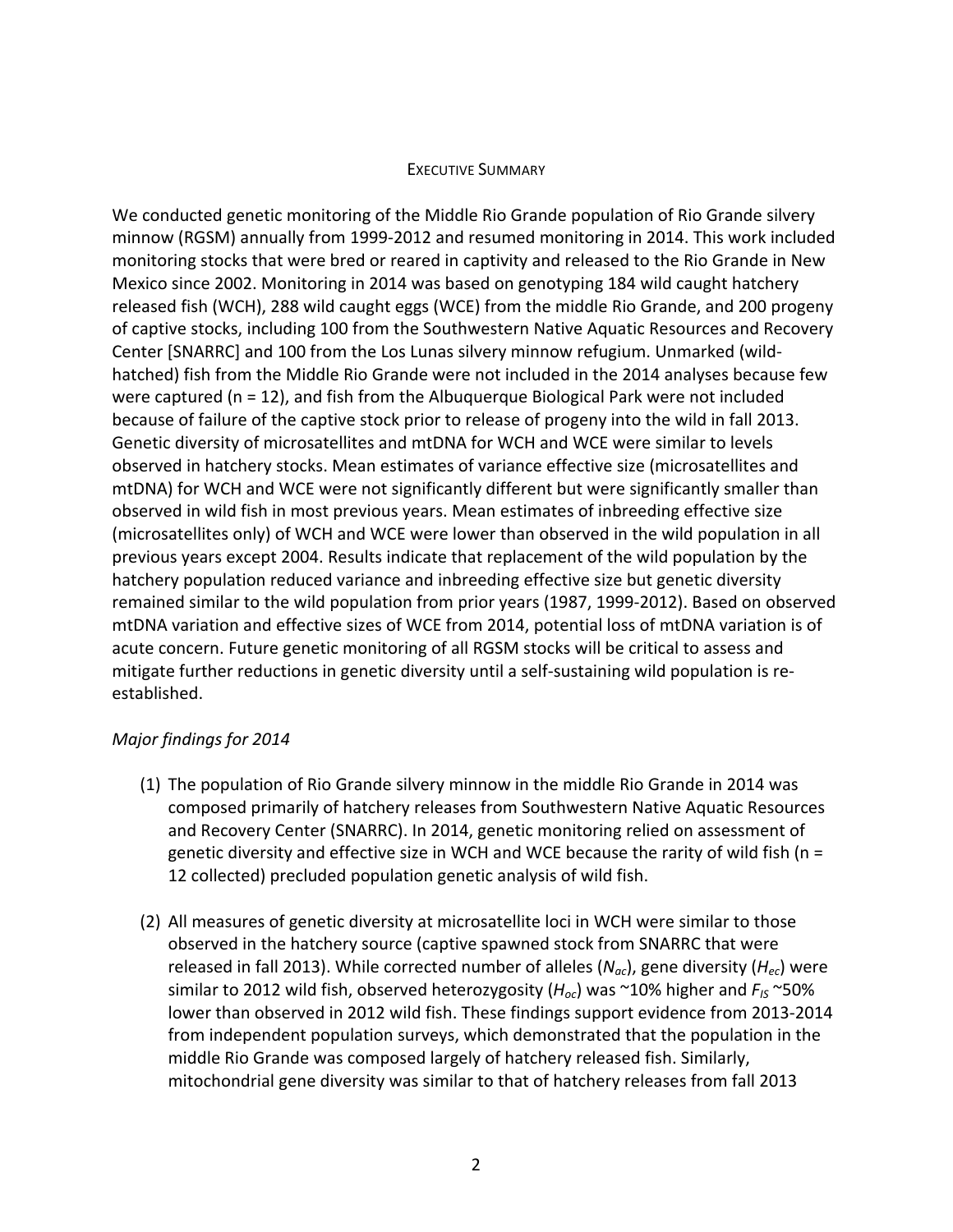SNARRC; further monitoring is required to evaluate potential loss of microsatellite and mtDNA diversity in the middle Rio Grande population.

- (3) Among reaches, wild caught hatchery releases did not differ significantly in distributions of microsatellite or mtDNA variation. Small but significant differences were observed between reaches (Angostura and San Acacia; Isleta not sampled) in wild caught eggs; this result is similar to that documented in a recent study (Osborne et al. 2005).
- (4) Estimates of variance effective population size  $(N_{eV})$ , calculated from microsatellite DNA allele frequencies, were significantly lower for the 2012-2014 period compared to that observed in the prior comparison from 2011-2012. This difference was observed for all three methods used to calculate  $N_{eV}$ . Reduced  $N_{eV}$  is consistent with a change in allele frequencies between generations (genetic drift) as a result of the change from a breeding population composed of a mixture of wild and hatchery fish in 2012 to a breeding population that in 2014 was composed primarily of hatchery released adults. Reduction of female effective size, *N<sub>ef*</sub>, was consistent with this finding.
- (5) TEMPOFS- and moments-based estimates of variance effective population size  $(N_{eV})$ , calculated from microsatellite DNA allele frequencies, were statistically equivalent between the 2014 WCH and WCE, whereas estimates from MLNE were statistically different between WCH ( $N_{eV}$  = 235) and WCE ( $N_{eV}$  = 362). This indicates that effective population size, based on microsatellites, remained stable or increased slightly between these generations.
- (6) Estimates of inbreeding effective populations size, estimated from LDNE, were statistically equivalent between fall 2013 hatchery releases from SNARRC, 2014 WCH and 2014 WCE.
- (7) Estimates of inbreeding effective populations size, estimated from LDNE, were significantly lower in 2014 WCH than in 2012 wild fish. Similarly, N<sub>eD</sub> was significantly lower in wild caught eggs of 2014 than in wild fish from 2012. This change reflects a breeding population composed primarily of hatchery releases in 2014 and one composed of a mixture of wild and hatchery released fish in 2012.

### **INTRODUCTION**

Genetic monitoring is defined as collection of two or more temporally spaced genetic samples from the same population (Schwartz et al. 2007). In fish, genetic monitoring to date has been confined largely to marine species and in freshwater systems, such studies primarily involve salmonids. Genetic monitoring studies typically employ neutral genetic markers, such as microsatellites and occasionally mitochondrial DNA, to track changes in diversity metrics across multiple contemporary time-points. The number of loci employed varies among species with between five and 14 microsatellites used in recently published studies. The time-scale of genetic monitoring also varies considerably from a sampling over only a few years to the use of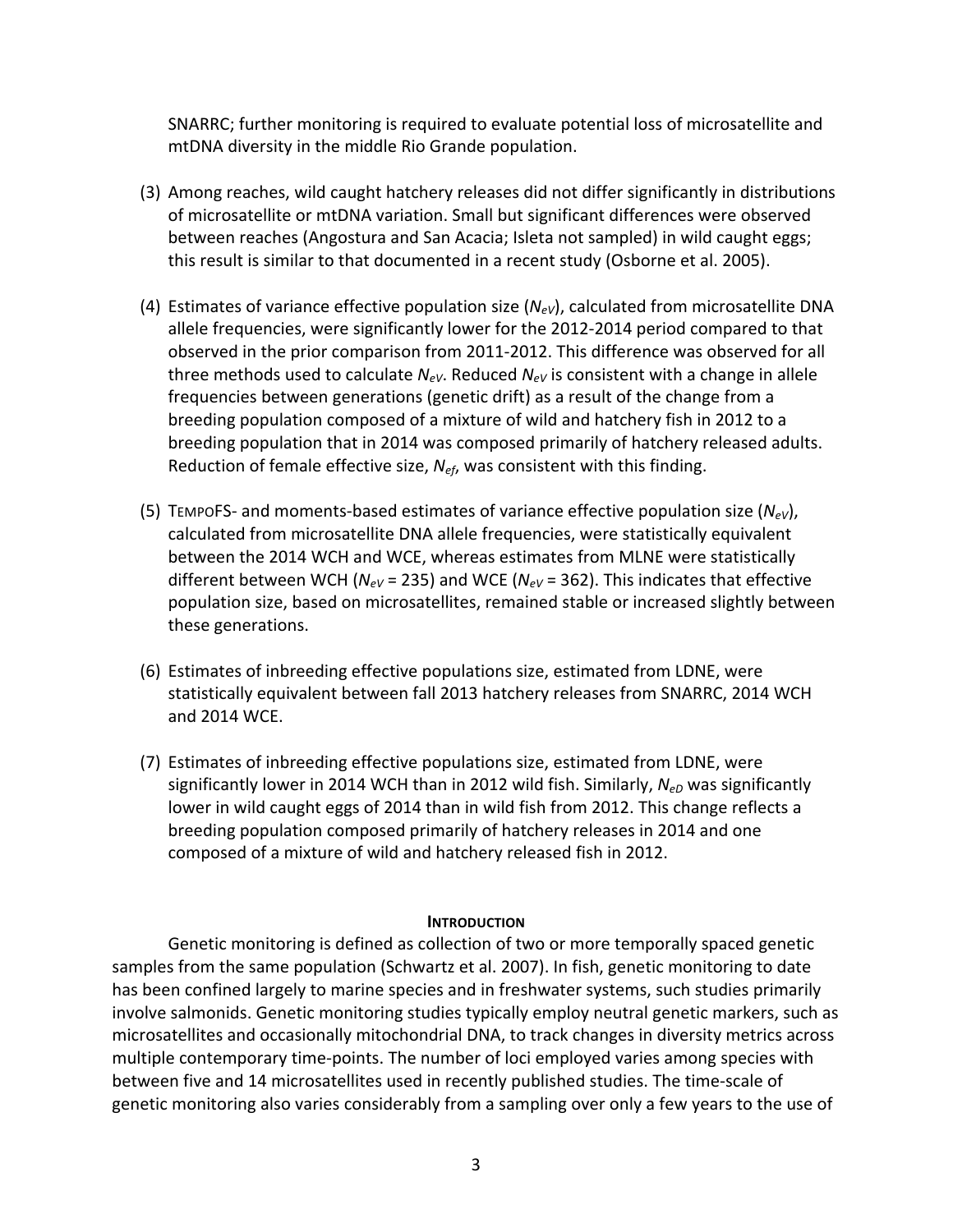archival samples for a monitoring program that may span decades. In these latter studies; that encompass multiple decades, sampling is rarely conducted on an annual basis so linking changes in diversity metrics to specific environmental or management actions may not be plausible. To our knowledge, the data set that we collected for Rio Grande silvery minnow (from 1987, 1999-2012, and 2014) represents one of the longer genetic monitoring time series for a non-salmonid freshwater fish. The population is sampled throughout its current range (mean annual sample size  $= 305$ ), using nine microsatellite loci and a mitochondrial DNA gene to measure changes in various metrics of genetic diversity including allelic richness, heterozygosity, and genetically effective population size  $(N_e)$ . The temporal component and sampling strategy provides the framework necessary to examine impacts of changes in abundance, management actions and environmental conditions on genetic diversity.

In fishes that are characterized by a short lifespan (the population is dominated by age-1 fish; Horwitz et al. 2011) and in which dramatic changes in abundance occur from year to year (Dudley et al. 2011), negative genetic impacts to the population can occur over relatively short periods. Thus for species such as Rio Grande silvery minnow, genetic monitoring is a crucial component to management. For example, monitoring data for Rio Grande silvery minnow has i) demonstrated that the genetic effective size is orders of magnitude lower that the census size, ii) shown that the downstream movement of eggs, larvae, and adult fish, and the stocking of the population with captive reared fish, prevented significant divergence of allele frequencies among fishes collected in each of the three river reaches, iii) demonstrated that the diversity of the wild population was best represented in captive stocks when these stocks were derived from collections of eggs that were produced by natural spawning events in the wild (Osborne et al. 2012); and iv) shown that when artificial breeding is necessary, a group spawning design with equalized (i.e., 1:1) sex ratio produces fish that have levels of diversity that are statistically equivalent to that achieved through a paired mating design (Osborne et al. 2013). These findings have informed the Recovery Plan for the species and have been instrumental in the development of the captive propagation and genetics management plan (USFWS 2009, 2010). Here, we report on the genetic status of the population in 2014.

### **MATERIALS AND METHODS**

### *Sampling= Rio&Grande&population*

Rio Grande silvery minnow were sampled in the Rio Grande annually from 1999 to 2012 (between December and April- just prior to reproduction) and in 2014 (Tables 1 and 2). In 2014, however, adult fish hatched in the wild (i.e., unmarked by a Visible Implant Elastomer [VIE] tag) were rare, with only 12 unmarked individuals (versus 184 VIE marked fish) observed throughout the collection season (Table 1). Rarity of wild fish necessitated implementation of two backup plans in which sampling was based on collection of fin clips from wild caught hatchery releases (n = 184) and wild caught eggs (n = 288) for genetic monitoring (Table 2). In addition, 43 individuals used in a previous allozyme study of *Hybognathus* and stored in the Museum of Southwestern Biology Division of Genomic Resources (Cook et al. 1992 - referred to as 1987 sample) were genotyped. Throughout this study we use the term 'wild' to refer to unmarked fish sampled directly from the Rio Grande. 'Wild' fish may have parents that were wild or bred/reared in captivity, but were hatched in the Rio Grande. The 'Wild caught hatchery' (WCH) designation refers to fish hatched and reared in captivity and released into the wild to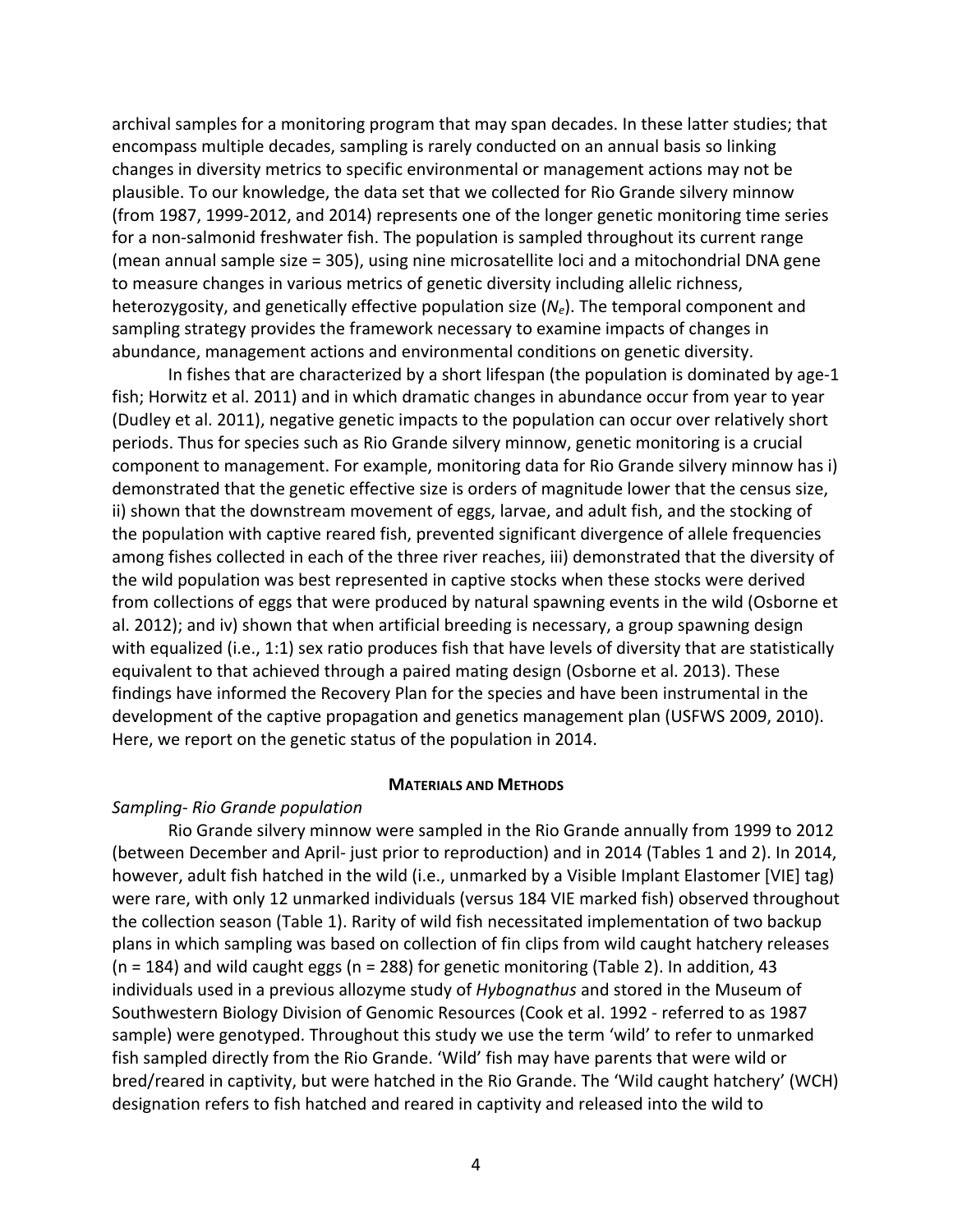supplement the Rio Grande silvery minnow population (and its reproduction) in the middle Rio Grande in 2013. Collections were made throughout the current distribution (i.e., from Cochiti reservoir to Elephant Butte reservoir in New Mexico) of Rio Grande silvery minnow, with the exception of the Cochiti reach because the species is rare or absent in that area (Bestgen and Platania 1991). Rio Grande silvery minnow were collected by seining and occasional backpack electrofishing. Fish were anesthetized with MS-222 (Tricaine methane sulfonate 200 mg/L river water) at the site of capture. Wild caught eggs (WCE) were obtained from American Southwest Ichthyological Researchers (ASIR). A biologically innocuous piece of caudal fin (1 to 3 mm<sup>2</sup>) was removed from each individual. Fin clips were preserved in 95% ethanol. Fish were allowed to recover in untreated river water prior to release. In addition to the temporal samples collected from the Rio Grande, samples (fin clips) were included from 50 captive stocks sampled between 2000 and 2012, as well as two captive stocks sampled from SNARRC (n = 50 each) and one captive stock sampled from Los Lunas Refugium (n = 100) in 2014. Mortality from fin-clipping and VIE-tagging is negligible (SNARCC and NMFRO staff, pers. comm.).

## *Molecular&methods= microsatellites*

Total nucleic acids, including genomic DNA and mitochondrial DNA (mtDNA) were extracted from air-dried fin clips using proteinase-K digestion and organic extraction methods (Hillis!et!al.!1996).!Individuals!were!genotyped!at!nine!microsatellite!loci:!*Lco1*,!*Lco3*,!*Lco6*,!*Lco7*,! *Lco8* (Turner et al. 2004); *Ca6* and *Ca8* (Dimsoski et al. 2000); and *Ppro118* and *Ppro126* (Bessert and Orti 2003). The following pairs of loci were amplified through multiplex PCR: *Lco1/Ca6* and *Lco6/Lco7* (1X PCR buffer, 3 mM MgCl<sub>2</sub>, 125 micromol [μM] deoxyribonucleotide triphosphates [dNTPs], 0.40-0.50 μM each primer, 0.375 units *Taq* polymerase); *Lco3* and *Lco8* (1X PCR buffer, 2 mM MgCl<sub>2</sub>, 125μM dNTPs, 0.40-0.50 μM each primer, 0.375 units *Taq*); and *Ppro 118/Ppro126* (1X PCR buffer, 3 mM MgCl<sub>2</sub>, 125μM dNTPs, 0.40-0.50 μM each primer, 0.375 units *Taq*). *Ca8* was amplified alone (1X PCR buffer, 3 mM MgCl<sub>2</sub>, 125μM dNTPs, 0.50μM each primer, 0.375 units *Taq* polymerase). PCR cycling conditions for all loci were as follows: one denaturation cycle of 92°C for 2 min followed by 30 cycles of 90 °C for 20s, 50°C for 20 s, 72°C for 30s. Cycling conditions for *Ppro 118/Ppro126* were as follows: one denaturation cycle of 92°C for 2 min followed by 30 cycles of 90 °C for 20s, 60°C for 20 s, 72°C for 30s. Primer concentrations in multiplex reactions were optimized by locus to ensure equal amplification of each microsatellite. One microliter of PCR product was mixed with 10μl of formamide + 0.4μl of HD400 size standard, denatured at 93°C for 5 minutes, and run on an ABI 3100 automated capillary sequencer. Genotype data were scored in GENEMAPPER Version 4.0 (Applied Biosystems).

### *mtDNA= ND4*

A 295 base pair (bp) fragment of the mtDNA ND4 gene from each individual was amplified in a 10  $\mu$ L reaction containing 1  $\mu$ L template DNA, 1  $\mu$ L 10× reaction buffer, 2 mM  $MgCl<sub>2</sub>$ , 125  $\mu$ M dNTPs, 0.5  $\mu$ M forward (5'- GAC CGT CTG CAA AAC CTT AA-3') and reverse primer (5'- GGG GAT GAG AGT GGC TTC AA – 3'), and 0.375 U Taq. PCR conditions were 90° C initial denaturation for 2 minutes followed by 30 cycles of 90° C for 30 seconds, 50° C for 30 seconds, and 72° C for 30 seconds. Nucleotide sequence variation among individual fragments was visualized with single-strand conformational polymorphism (SSCP) analysis (Sunnucks et al.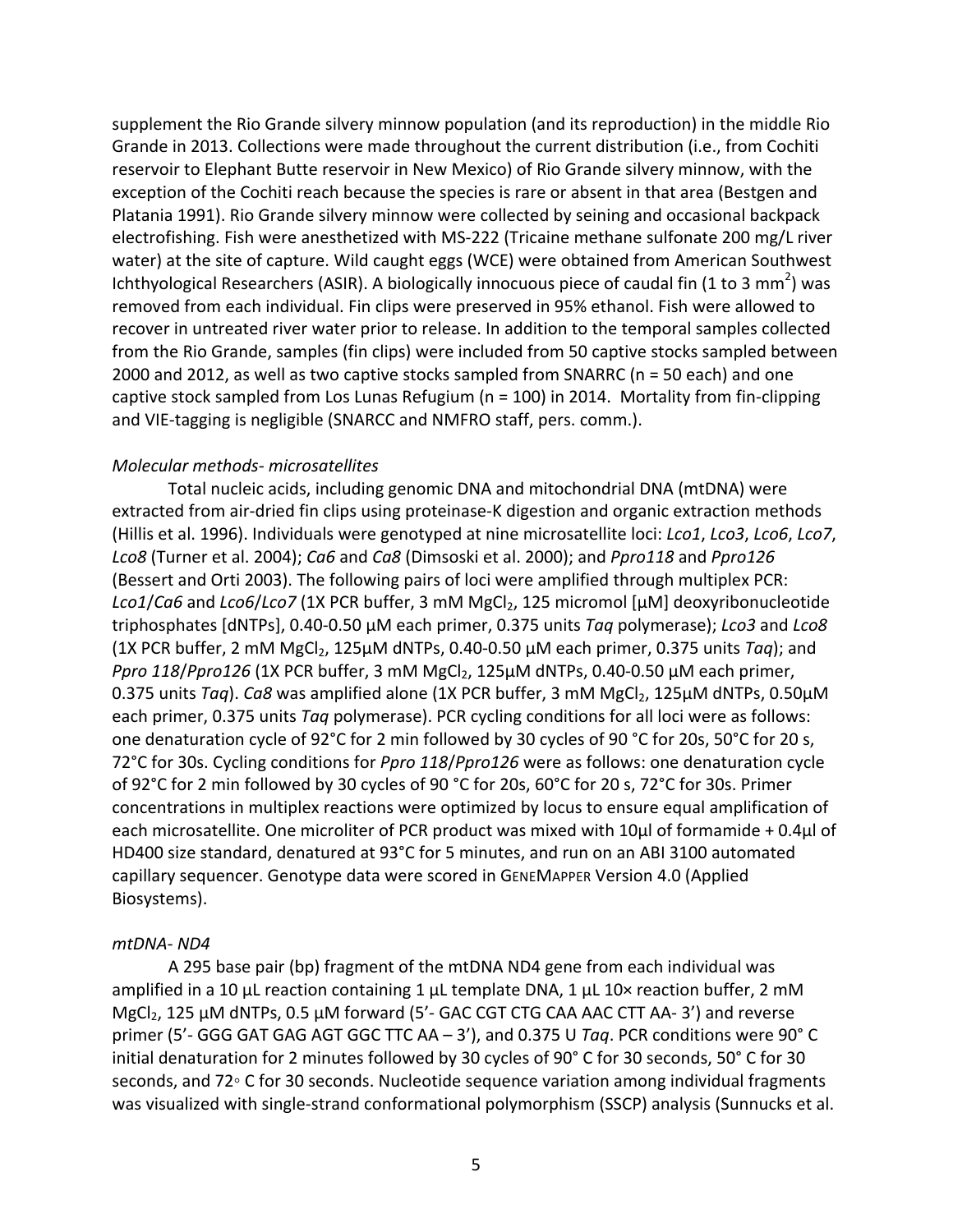2000), and representative haplotypes from each gel ( $\approx$  20%) were verified by direct sequencing using an ABI 3100 DNA Sequencer.

### *Statistical&analysis*

MICROSATELLITE TOOLKIT (add-in for Microsoft Excel, written by S. Park, available at http://animalgenomics.ucd.ie/sdepark/ms-toolkit/) was used to check for scoring errors in microsatellites, and GENEPOP (Raymond and Rousett 1995) was used to test for departures from Hardy-Weinberg equilibrium (HWE), using the procedure of Guo and Thompson (1992). Global tests for linkage disequilibrium were conducted for all pairs of loci in each collection, using FSTAT vers. 2.9.3.1 (Goudet 1995). Sequential Bonferroni correction (Rice 1989) was applied to account for inflated Type-1 error rates associated with multiple simultaneous tests. For each microsatellite locus and population, inbreeding coefficients ( $F_{IS}$ ) were obtained using FSTAT. Estimates of unbiased haplotype diversity (*H<sub>D</sub>*) were obtained using ARLEQUIN vers. 3.11 (Excoffier et al. 2005) for mitochondrial DNA data. Haplotype richness ( $H_R$ ) and gene diversity (Petit et al. 1998) were obtained using the program CONTRIB vers.1.02 (available at http://www.pierroton.inra.fr/genetics/labo/Software/Contrib/), which uses a rarefaction approach to correct for unequal sample sizes.

In some cases sample sizes differed between collections, particularly between some samples collected early in the study and those collected more recently. Because number of alleles and expected heterozygosity are dependent on sample size, we used resampling to examine the effect of sample size on diversity measures. For microsatellites, 1000 random subsamples ( $n = 43$  in 1987) were drawn without replacement from each temporal sample. Diversity and 95% CIs were calculated for each locus (across subsamples) and a mean was obtained across loci for each statistic (corrected number of alleles  $[N_{ac}]$ , gene diversity  $[H_{ec}]$ , heterozygosity [H<sub>oc</sub>]). This analysis was conducted in the R statistical package (www.rproject.org). To facilitate comparisons among collections obtained across years and river reaches, we repeated the resampling procedure for microsatellite data in *R* where diversity measures were based on  $n= 15$  (2004, Isleta) and the smallest sample  $n = 6$  (2004, San Acacia) was excluded.

### *F=statistics*

Weir and Cockerham's (1984) *F*-statistics (microsatellites) and *Φ*-statistics (mtDNA) were calculated in Arlequin vers. 3.11 (Excoffier et al. 2005). Hierarchical analysis of molecular variance (AMOVA) was used to test whether a significant proportion of genetic variance was partitioned into components attributable to differences among wild, WCE, captive-spawned, and captive-reared stocks [i.e. wild-caught eggs [WCE] were the source] (*F<sub>CT</sub>*, Φ<sub>CT</sub>), among samples within these three groups ( $F_{SC}$ ,  $\Phi_{SC}$ ) and among all samples ( $F_{ST}$ ,  $\Phi_{ST}$ ). P-values for all statistics were generated using bootstrapping (1000 permutations), as implemented in Arlequin.

### **Estimation of genetic effective size**

Variance genetic effective size (*N<sub>eV</sub>*) and 95% confidence intervals (CIs) were estimated from temporal (annual) changes in microsatellite allele frequencies across annual samples, using the temporal method ( $N_{eV}$ and Nei and Tajima 1981; Waples 1989) implemented in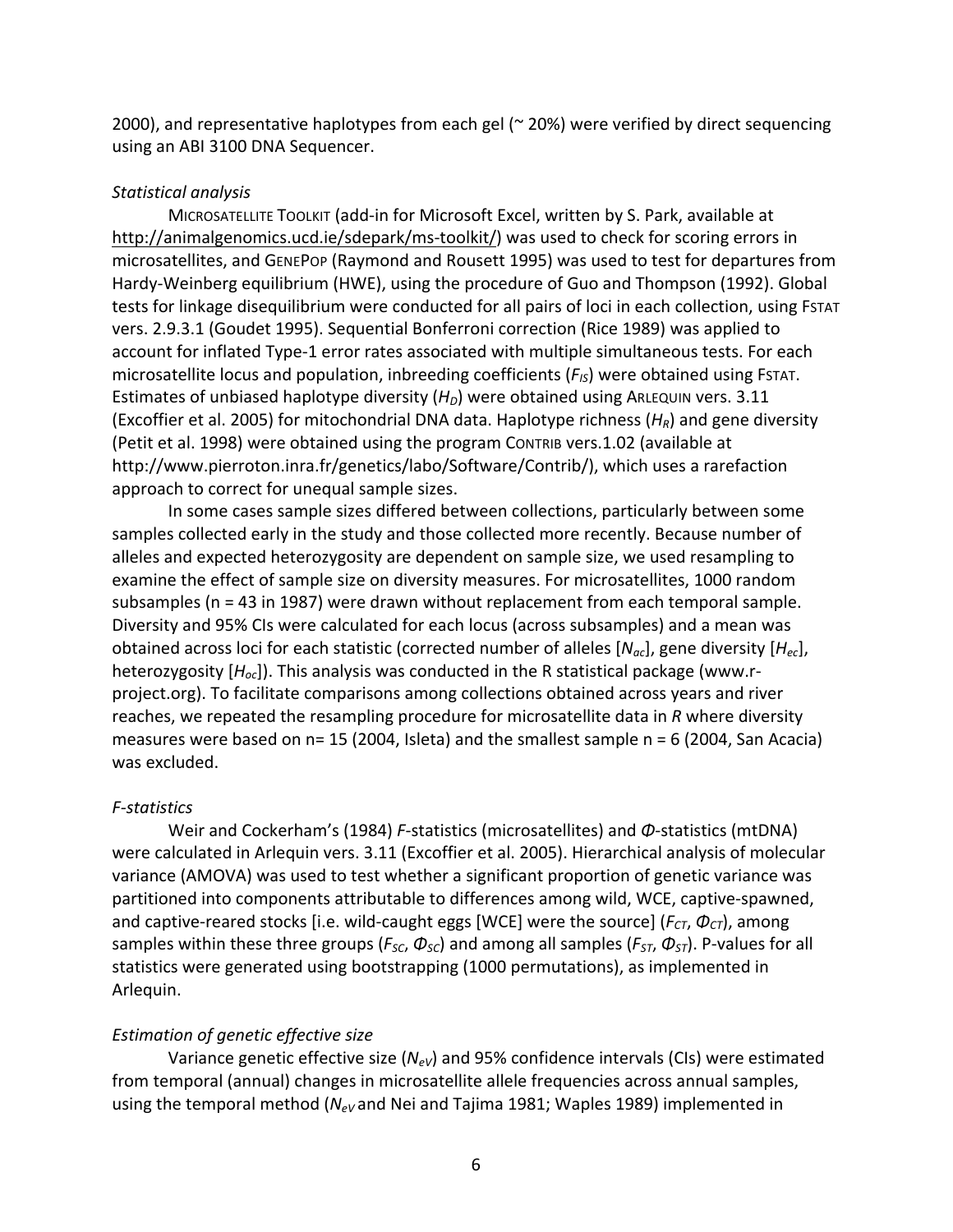NEESTIMATOR (Do et al. 2014) and a pseudo-maximum likelihood procedure implemented in MLNE version 2.3 (Wang 2001). Highly polymorphic loci with many rare alleles, as is typical of microsatellites, can be subject to biased estimates of variance effective size, *N<sub>eV</sub>*, (Hedrick 1999; Turner et al. 2001). To account for this potential bias, the unbiased estimator,  $F_S$ , (Jorde and Ryman 2007), as implemented in TempoFs (www.zoologi.su.se/ ryman), was used to estimate *N<sub>eV</sub>*. Rio Grande silvery minnows were sampled under Plan I (prior to reproduction, with replacement) for all methods; therefore, calculations of *N<sub>eV</sub>* via TEMPOFs required an estimate of census size (N<sub>c</sub>). No reliable, long-term data (i.e., spanning the entire sampling period) were available for *N<sub>c</sub>*, so each pairwise comparison in TEMPOFS was run under the following two *N<sub>c</sub>* scenarios: a "crashed" ( $N_c$  = 10,000) and a "large" (1,000,000 individuals) population. The former value is lower than any census size estimate to date and the latter is within the order of magnitude for which larger *N<sub>c</sub>* have been recorded (Dudley et al. 2011). In all comparisons, differences in mean  $N_{eV}$  were negligible between the  $N_c$  = 10,000 and  $N_c$  = 1,000,000 scenarios, but lower and upper confidence intervals were slightly larger for the latter. Only the most conservative  $N_{eV}$  estimates (i.e., based on  $N_c$  = 1,000,000) are reported herein. Jackknife estimation over all loci was used to calculate *N<sub>eV</sub>* and associated 95% confidence intervals.

For all methods we assumed that migration (except from hatchery stocks) from outside the study area did not affect estimates of  $N_e$ . We equated the number of years separating a pair of samples with the number of generations elapsed between samples because Rio Grande silvery minnow have essentially non-overlapping generations (based on unpublished population monitoring data of R. K. Dudley and S. P. Platania). However, to account for small but known deviation from the discrete generation model (G = 1.27), we corrected consecutive estimates of *N<sub>e</sub>* and *N<sub>ef</sub>* for overlapping generations (Turner et al. 2006; Osborne et al. 2010), using the analytical method of Jorde and Ryman (1995, 1996). In addition to consecutive pairwise estimates, we also present comparisons between the 1987 and 1999 samples to provide historical context for the contemporary estimates. As these samples (1987 and 1999) were collected more than 3-5 generations apart, the drift signal should be sufficiently large relative to sampling biases associated with age-structure such that correction for overlapping generations is unnecessary (Waples and Yokota 2007).

In addition to the estimates of  $N_{eV}$ , we used the linkage disequilibrium method (Hill 1981) to estimate *N<sub>eD</sub>* from microsatellite DNA data for each annual sample (including wild, wild caught hatchery (2014 only), captive-spawned and wild-caught eggs), using the program LDNE (Waples and Do 2008, 2010) and methods described in Osborne et al. (2010). Single sample N<sub>e</sub> methods (such as those provided by LDNE) yield an estimate of the effective number of parents that produced the progeny from which the sample is drawn, and most closely approximates the inbreeding effective size, *N<sub>eI</sub>* (Laurie-Ahlberg and Weir 1979; Waples 2005).

For mtDNA data, variance effective size for the female portion of the population ( $N_{ef}$ ) was estimated with temporal (Turner et al. 2001) and pseudo-maximum-likelihood (MLNE) methods. TEMPOFS was not used for mtDNA data as this method assumes diploidy (Jorde and Ryman!2007).

#### **RESULTS**

*Microsatellites-genetic diversity*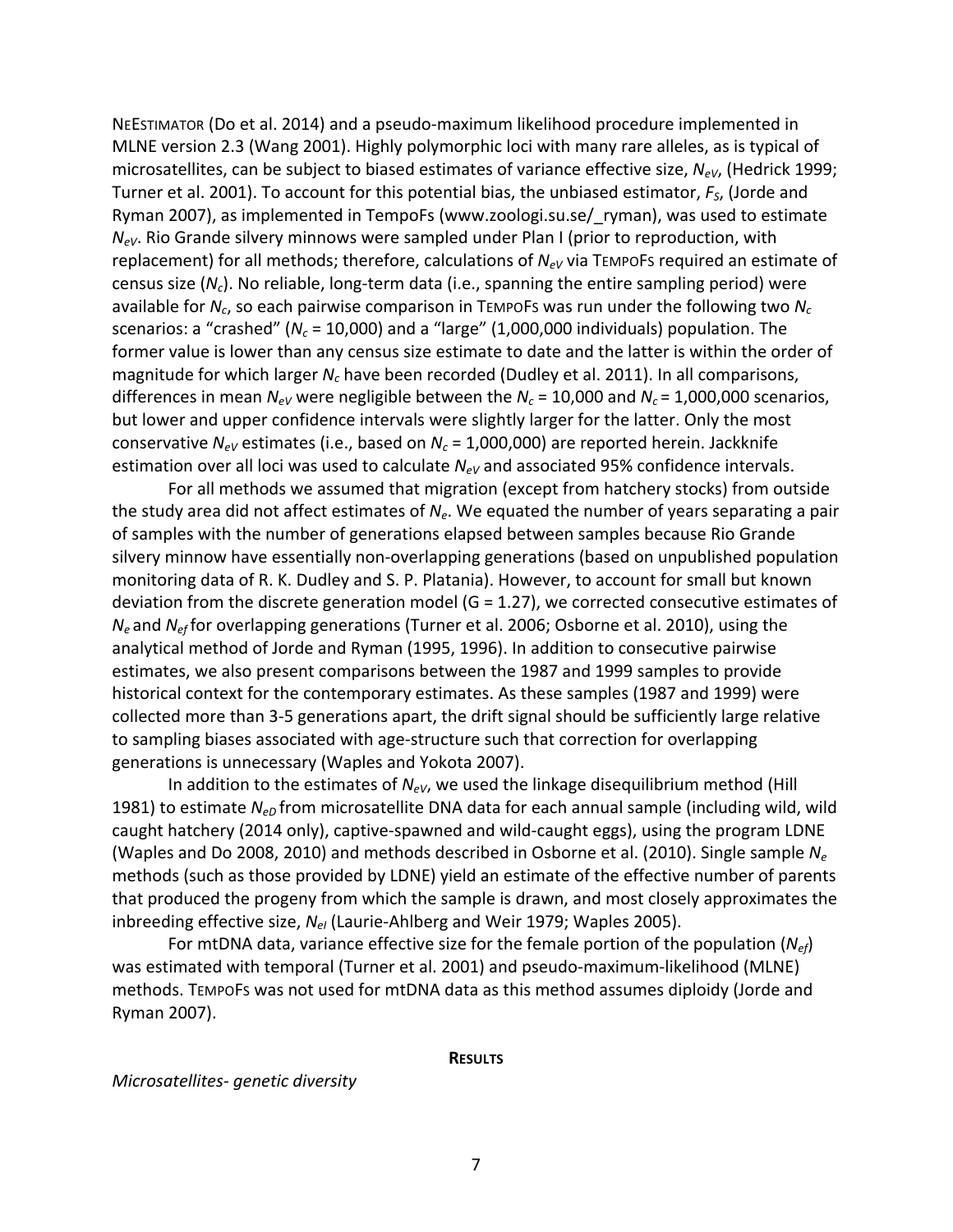In 2014, 484 Rio Grande silvery minnow were collected (Tables 1 and 2), 12 wild fish, 184 wild caught hatchery fish [WCH] and 288 wild caught eggs [WCE]. The 12 wild fish were not considered for because sample size was small. Few wild fish were caught despite comparable sampling effort to previous genetic monitoring years. This result is consistent with the very low numbers of wild fish caught in population monitoring surveys conducted by ASIR (Dudley et al. 2014). Within the three reaches of the middle Rio Grande, 74 WCH and 144 WCE were collected from the Angostura reach, 69 WCH from the Isleta reach, and 41 WCH and 144 WCE from the San Acacia reach; no WCE were collected from the Isleta reach.

Over the 16-year study, a total of 7340 fish from the middle Rio Grande and hatchery stocks have been genotyped at nine microsatellite loci. Microsatellite locus Ca6 was the least variable with 10 alleles detected across all populations, whereas *Ppro118* was the most variable with 63 alleles. After sequential Bonferroni correction for multiple comparisons there were 20 departures from Hardy-Weinberg equilibrium (HWE) among 45 comparisons versus 25 departures before correction for multiple tests. Four loci (*Lco3*, *Lco6*, *Ca6*, *Ppro126*) conformed to HWE nearly all comparisons. MICRO-CHECKER (Van Oosterhout et al. 2004) suggested that null alleles probably caused departures from HWE. These results were essentially identical to bylocus departures typically observed throughout the 16-year study. For tests of gametic disequilibrium, 40 of 180 comparisons were significant after sequential Bonferroni correction. Twenty three of significant tests occurred among wild caught eggs from the Rio Grande Nature Center, which is a small, contained backwater represented by relatively few individuals for which non-random associations among loci might be expected in offspring; this also is supported by the low effective number of breeders ( $N_{eD}$  = 46; Table 3) that contributed to WCE collected at the Rio Grande Nature Center. For the WCH, all measures of genetic diversity (e.g., corrected number of alleles,  $N_{ac}$ ; observed heterozygosity,  $H_{oc}$ ; and gene diversity,  $H_e$ ) at microsatellite loci were most similar to values observed in the hatchery source (captive spawned stock from SNARRC released in fall 2013; Table 3). Similarly, for WCE,  $N_{ac}$ ,  $H_{oc}$ , and  $H_{ec}$ were most similar to those observed in the WCH (Table 3), which would have dominated reproduction in the Rio Grande in 2014. In contrast, while values for  $N_{ac}$  and  $H_{ec}$  in 2014 WCH were similar to those observed in wild fish in 2012 (Figure 1a),  $H_{oc}$  was ~10% higher (Figure 1a;Table 3) and *F<sub>IS</sub>* ~50% lower (Table 3) than that observed in the wild fish from 2012.

### *mtDNA- genetic diversity*

Across the 16-year time series, 17 mtDNA haplotypes were identified among 7340 individuals assayed (Table 4; Osborne and Turner 2012). Differentiation among haplotypes was low, with one to six substitutions among them. Haplotype A was the most common in all samples except Cs-An-02 (captive spawned in 2002), which was monomorphic for Haplotype D. Three haplotypes (C, D, F) were present at moderate frequencies (>5%) and 11 haplotypes were uncommon (<5%) or rare <1%). Across the time series, haplotype diversity was highest in the 1987 sample (*h* = 0.743) and lowest in 2000 (*h* = 0.364). In 2014, eight haplotypes (A, C, D, E, F, K, O and V; Table 4) were observed among all collections, and haplotype diversity ranged from 0.53 (SNARRC) to 0.64 (WCE from Rio Grande in the Isleta reach), with a value of 0.61 for WCH; numbers of haplotypes and haplotype diversities observed in 2014 samples were typical of those from previous years (Figure 1b; Tables 3 and 4).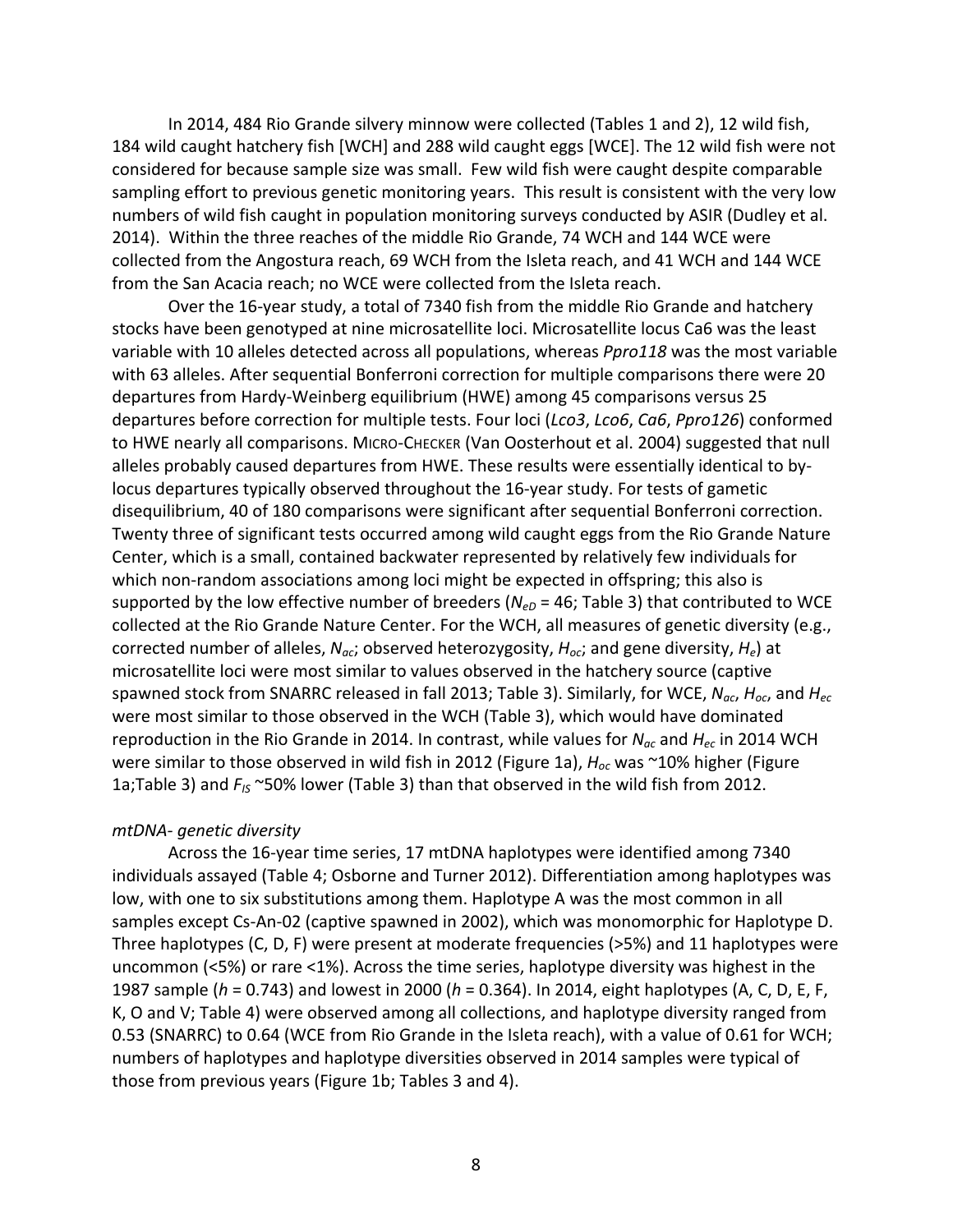#### *Microsatellites= population&structure&*

Hierarchical analysis of molecular variance was conducted by grouping temporal samples of 2014 WCH (by river reach). Values were not significantly different from zero. This was consistent with results from prior years and indicated that river reach did not explain a significant portion of genetic variance ( $F_{ST}$  = 0.004, P = 0.501). For 2014 WCE, there was a significant difference between the Angostura and San Acacia reaches ( $\Phi_{ST}$  = 0.001, P <0.01).

#### *mtDNA= population&structure*

Φ-statistics, among river reaches, was calculated for 2014 WCH. Genetic differences among the Angostura, Isleta, and San Acacia reaches were not significant ( $\Phi_{ST}$  = 0.01, P = 0.156). Similarly, no significant difference was observed among 2014 WCE from the Angostura and San Acacia reaches ( $\Phi_{ST}$  = 0.0009, P = 0.320); eggs were unavailable from the Isleta reach in 2014.

#### *Genetic&effective&size= microsatellites*

Estimates of variance effective size, *N<sub>eV</sub>*, from microsatellites, are shown in Figures 2a (TEMPOFS), 2b (MLNE), and 2c (moments). For the 2012-2014 period, estimates were  $N_{eV}$  = 160 (moments),  $N_{eV}$  = 142 (TEMPOFs, 95% CI 105-221), and  $N_{eV}$  = 235 (MLNE, 95% CI 198-288). For wild caught eggs collected in spring 2014, estimates were  $N_{eV}$  = 156 (moments),  $N_{eV}$  = 191 (TEMPOFS, 95% CI 121-450), and *N<sub>eV</sub>* =362 (MLNE, 95% CI 252-605). All estimates significantly lower than those reported by Osborne and Turner (2012) for the 2011-2012 period (moments, *N<sub>eV</sub>* = 462 (95% CI, 286-855); TempoFS, ∞ (95% CI, 9829-∞); and MLNE, *N<sub>eV</sub>* = 803 (95% CI, 527-1523). Estimates of female variance effective size, *N<sub>ef</sub>*, are shown in Figures 3a (MLNE) and 3b (moments). From 2012-2014, estimates were  $N_{ef}$  = 66 (moments) and  $N_{ef}$  = 92 (MLNE, 95% CI 49-271) from 2012 to 2014. From the 2014 WCH to 2014 WCE generation, estimates were  $N_{ef}$  = 6 (moments) and  $N_{ef}$  = 14 (MLNE, 95% CI 10-33).

Estimates of inbreeding effective size (Figure 4; Table 3) were  $N_{eD}$  = 133 (95% CI 101-184) for 2014 WCH and  $N_{eD}$  = 117 (95% CI 88-162) for WCE. For captive stocks released in the middle Rio Grande in fall 2013, estimates were *N<sub>eD</sub>* = 74 (95% CI 62-90) for Los Lunas Refugium and *N<sub>eD</sub>* = 112 (95% CI 87-152) for SNARRC. Estimates of *N<sub>eD</sub>* for WCH and WCE in 2014 were statistically equivalent to each other and to hatchery releases from captive spawned individuals from SNARRC, the primary source of hatchery releases to the middle Rio Grande in fall 2013; Estimates of *N<sub>eD</sub>* for WCH and WCE in 2014, however, were significantly lower than that observed in wild fish from 2012 ( $N_{eD}$  = 10,064; Figure 4 and Table 3), and, further, were the lowest estimates observed over the entire 16 year study.

#### **DISCUSSION**

### *Rio&Grande&silvery&minnow&in&the&middle&Rio&Grande&in&2014*

Wild Rio Grande silvery minnow in the middle Rio Grande in 2014 were rare and we recorded the lowest number of fin clips obtained from wild fish (n = 12) throughout 16 years of genetic monitoring, despite similar sampling effort. As a result of this rarity, genetic monitoring was implemented using backup plans for evaluation of wild caught hatchery releases (n = 184)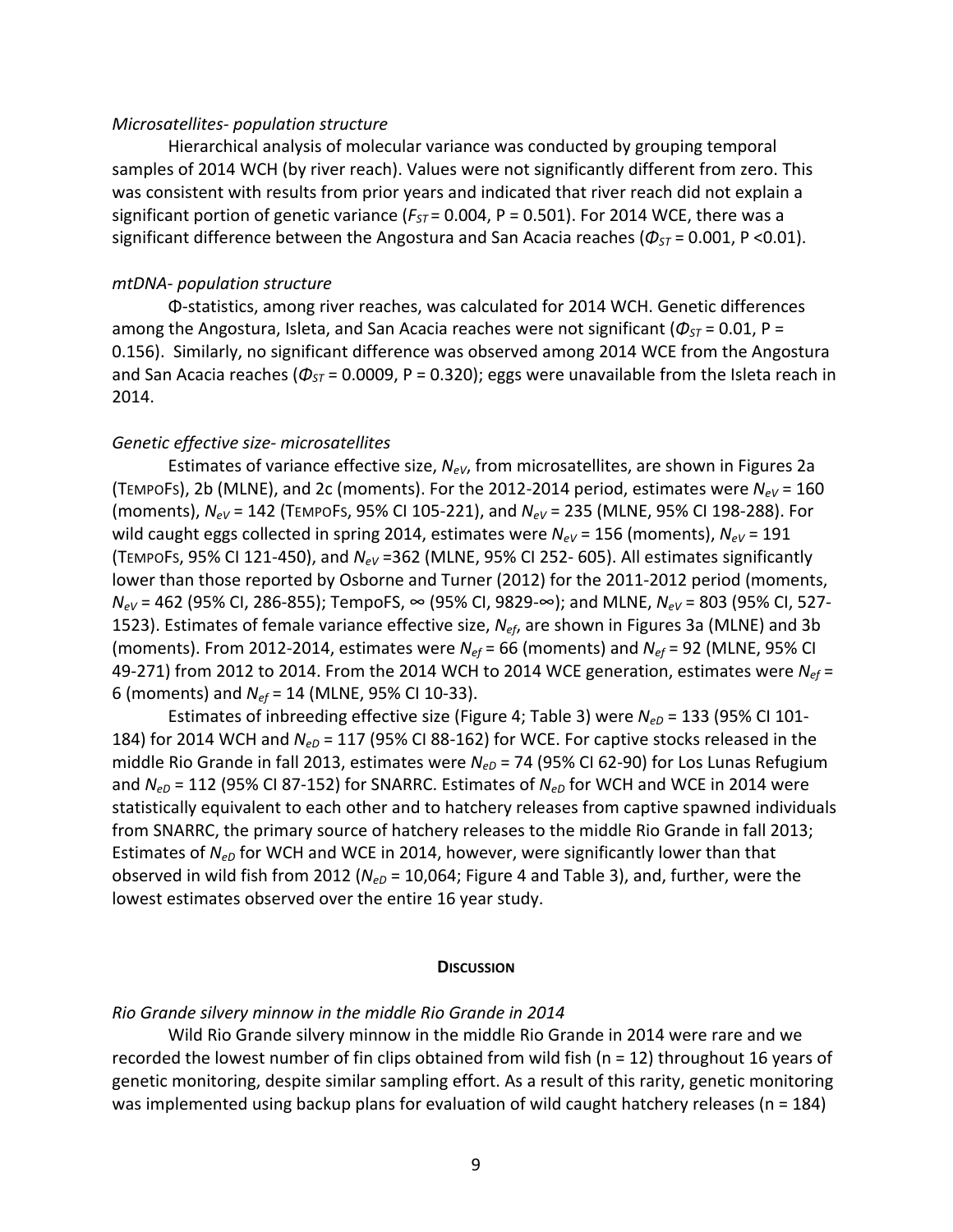and wild caught eggs (n = 288) in order to obtain a sufficient number of individuals for genetic analysis that also represented the breeding population in the wild in 2014 and its offspring. Thus, the breeding population in the middle Rio Grande in 2014 was composed primarily of hatchery released fish, and the generation of Rio Grande silvery minnow produced in the wild, as represented by wild caught eggs, was primarily derived from hatchery released adults.

## Genetic status of the species in 2014

Measures of genetic diversity of wild caught hatchery releases were reflective of the hatchery stock from which this population was sourced. For microsatellites, corrected number of alleles ( $N_{ac}$ ), observed heterozygosity ( $H_{oc}$ ), gene diversity ( $H_{ec}$ ), and the inbreeding coefficient  $F_{IS}$  were essentially identical to that observed in the hatchery stock released by SNARRC in fall 2013, which accounted for the majority of hatchery releases in fall 2013 because Los Lunas Refugium released few fish (77) into the middle Rio Grande in 2013, and a die off of fish slated for release from the Albuquerque Biopark meant no fish were released from that facility. Similarly, estimates of genetic diversity in wild caught eggs from 2014 were most similar to that of fall 2013 hatchery releases from SNARRC and to the wild caught hatchery releases from 2014 (i.e., fish derived primarily from the fall 2013 release of fish from SNARRC). These findings are as expected for a population in which the hatchery fish and their wild produced eggs largely represent the present population in the river and in which few wild fish from 2013 (i.e., hatched in the wild) contributed to reproduction. Similarly, no differences in genetic diversity were observed among reaches because wild caught hatchery releases were derived primarily from a single release from SNARRC (i.e., a single admixed population from the hatchery).

Mitochondrial DNA genetic diversity of wild caught eggs also was similar to that observed in the hatchery stocks, particularly those from SNARRC, which was the direct source of the vast majority of hatchery fish released to the wild in 2014 and the source of all wild caught hatchery releases. Although a significant difference was observed in the distribution of mtDNA variation between wild caught eggs from the Angostura and San Acacia reaches (Isleta not sampled), this is consistent with previous documentation of ephemeral spatial structure in wild caught eggs (Osborne et al. 2005). Apparent reduction of mtDNA variation to the five most common haplotypes in the wild presents a concern that mtDNA variation may be lost as a result of genetic drift in the wild, where the majority of breeding individuals in 2014 were of hatchery origin; variation in the hatcheries is less (by haplotype number) than occurs regularly in the wild in previous years. We cannot dismiss the possibility that sampling effects led to apparent reduction in haplotype number compared to that observed in most previous years because fewer fish ( $n = 100$  each from SNARRC and Los Lunas Refugium), and collections in the wild were relatively small (n = 184) compared to most other years. Continuation of annual genetic monitoring will be critical for determining the role of sampling and genetic drift in observed numbers of haplotypes in 2014 and if changes related to genetic drift occur in the future.

Similar to estimates of genetic diversity, the estimate of inbreeding effective population size, N<sub>eD</sub>, of wild caught hatchery releases (N<sub>eD</sub> = 133) was statistically equivalent to their primary source population- fall 2013 hatchery releases from SNARRC- for which *N<sub>eD</sub>* = 112. Similarly, for wild caught eggs in 2014,  $N_{eD}$  = 117 was statistically equivalent to that observed in the 2014 wild caught hatchery releases ( $N_{eD}$  = 133) and hatchery stocks from SNARRC ( $N_{eD}$  =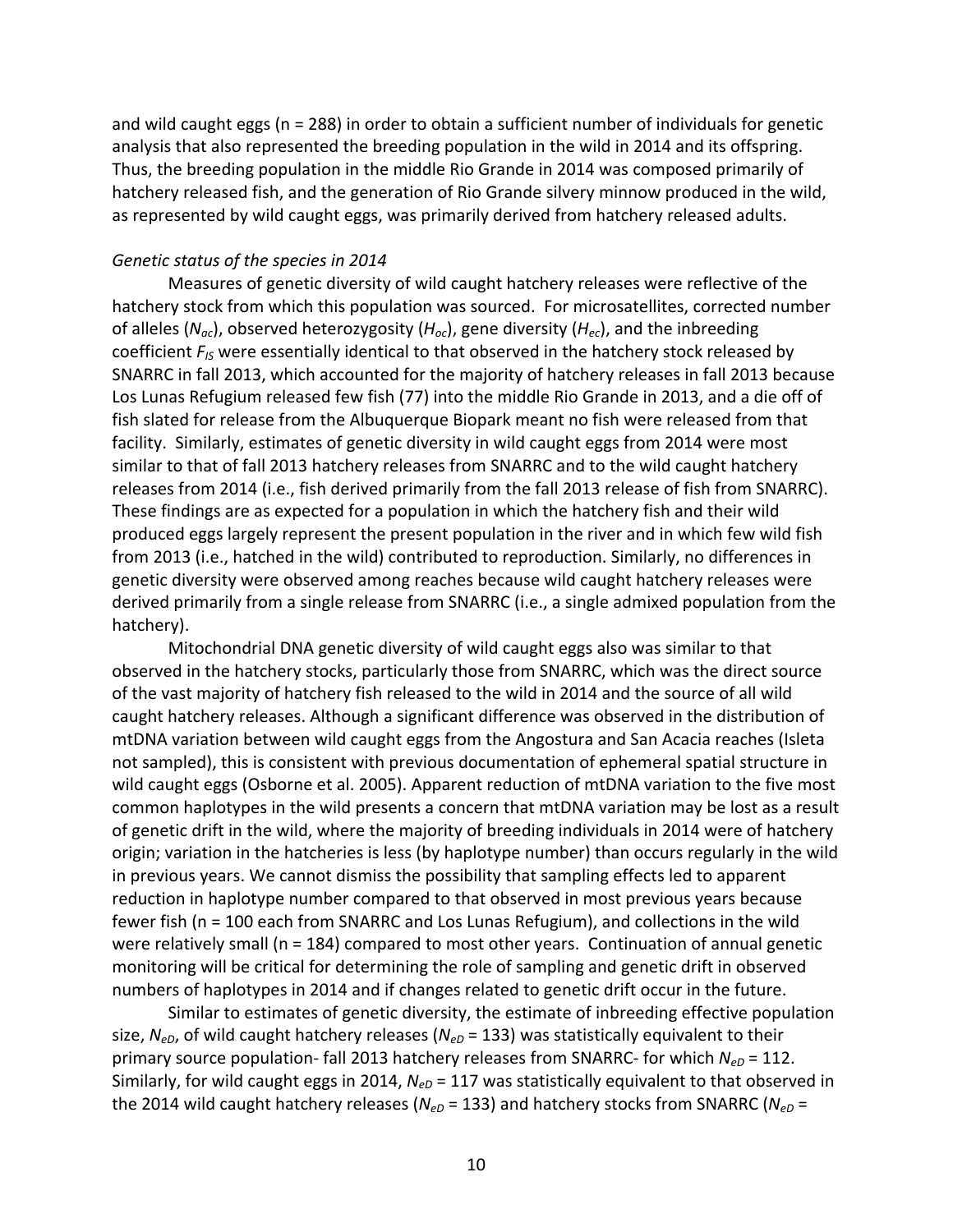112). The latter result is consistent with hatchery released fish having largely represented the breeding population in the wild in 2014, as is also consistent with the rarity of wild fish in the same year ( $n = 12$ ), and suggests that wild fish did not contribute substantially to WCE in 2014.

The observed  $N_{eD}$  estimates for WCH releases and of WCE in 2014 were significantly lower- by one to two orders of magnitude- than that observed in most prior years for the wild population ( $\sim$ 1,000- $>$ 10,000). This difference is essentially identical to the difference observed between *N<sub>eD</sub>* of captive stocks and wild fish in previous years of genetic monitoring. In prior years of genetic monitoring (following implementation of the hatchery supplementation program), fish hatched in the river were derived from a mixture of wild fish and fish released from the hatchery, whereas in 2014 the breeding population was composed almost exclusively of hatchery released fish.

The change in composition of the breeding population in the wild also is reflected in estimates of variance effective population size,  $N_{eV}$ , which is a measure of the degree of genetic drift between generations. Each of the three methods used to estimate variance effective size between 2012 and 2014 revealed that  $N_{eV}$  was significantly lower than was observed in the prior period for which data is available (2011-2012). This difference is indicative of a shift from a wild population derived from a mixture of wild and hatchery released parents. However, the same estimates for *N<sub>eV</sub>* between the 2014 wild caught hatchery releases and 2014 wild caught eggs was statistically equivalent for two methods and significantly higher for the remaining method. This indicated that effective population size remained stable or slightly increased in the population in the middle Rio Grande. However, dramatic declines in female (mtDNA) variance effective size were observed from 2012 to 2014, and again from 2014 wild caught hatchery releases (the great majority of the breeding population in the middle Rio Grande in 2014) and 2014 wild caught eggs. Because effective size of a haploid, maternally inherited locus (i.e., mtDNA) is expected to be  $\frac{1}{4}$  that of a diploid, bi-parentally inherited locus (i.e., microsatellite loci), loss of mtDNA variation through genetic drift is of acute concern.

### *Conclusions*

Sixteen years of genetic monitoring of the wild middle Rio Grande population and of released captive reared/bred silvery minnow provides a rare opportunity to track the genetic effects of population fluctuations associated with inter-annual variability in flows and of various management activities. Through at least 2012, the trajectory of genetic change in the wild Rio Grande silvery minnow population was determined largely by supplementation with captive reared stocks and not by changes in population size in the wild (Osborne et al. 2012). By 2014, however, rarity of wild Rio Grande silvery minnow (i.e., hatched in the Rio Grande) meant that the middle Rio Grande population was composed primarily of hatchery released adults and, following reproduction, the addition of offspring from these released fish. While levels of genetic diversity, including heterozygosity and average number of alleles, were largely maintained relative to levels observed in previous years (1987, 1999-2012), the distribution of genetic variation in the Rio Grande in 2014 was most similar to the source population of hatchery releases from SNARRC, which contributed most of the hatchery fish to the river in 2013. As a consequence, inbreeding effective size of wild caught hatchery fish was statistically identical to that of the hatchery population from SNARRC, and the inbreeding effective size of wild caught eggs was statistically equivalent to that of the wild caught hatchery releases. Thus,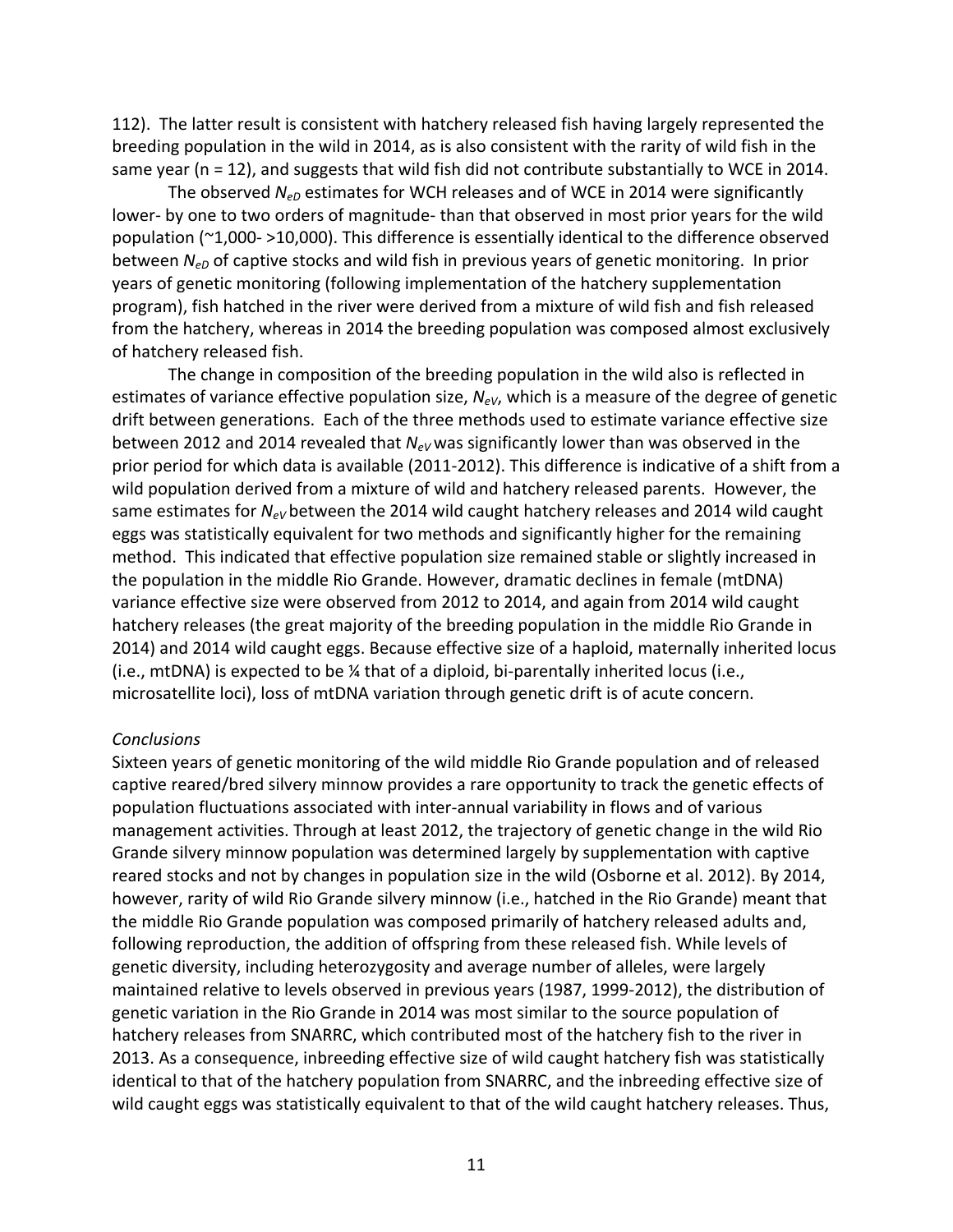the low inbreeding effective population size of the Rio Grande population in 2014 was significantly less than that observed in most previous years by one to two orders of magnitude because the population is past years was derived from a mixture of wild and hatchery fish as opposed to almost exclusively from hatchery fish in 2014. In short, the inbreeding effective size of wild caught hatchery fish was statistically equivalent to hatchery fish from SNARRC (the primary source of releases to the middle Rio Grande), and, because hatchery fish overwhelmingly accounted for reproduction in the wild in 2014, wild caught eggs also had an inbreeding effective size that reflected the effective number of breeders that year (i.e., fish from SNARRC). Thus inbreeding and variance effective sizes in the Rio Grande population in 2014 converged, as expected. This is further evidence that diversity in the population is being largely maintained by release of captive reared fish. These results also highlight the importance of continued monitoring the captive stocks and of the wild population as any detrimental effects (such as losses of diversity) in the captive stocks will ultimately be transferred to the population in the middle Rio Grande, as was demonstrated in 2014 following the recent catastrophic decline of the wild population and heavy stocking with captive bred fish. Monitoring of mtDNA variation in the middle Rio Grande population and in hatchery stocks is of high priority because of the potential of loss of haplotypes as a result of genetic drift and the essential replacement of the wild population by fall 2013.

### **ACKNOWLEDGEMENTS**

We thank Tyler J. Pilger, staff at USFWS New Mexico Fish and Wildlife Conservation Office (NMWFCO), and staff at American Southwest Ichthyological Researchers (ASIR) for field assistance. In the laboratory, Nick Smith and Alyssa Sanchez provided invaluable assistance. Samples were collected under US FWS permit #TE038055-0 and New Mexico Department of Game and Fish Permit #3015. Samples were collected under IACUC protocols #08UNM016 and #10-100492-MCC. Alexandra Snyder provided invaluable curatorial assistance. We thank the UNM Molecular Biology Facility for technical support. We gratefully acknowledge the cooperation of staff from Southwestern Native Aquatic Resources and Recovery Center (SNARRC), the Los Lunas Refugium, and NMWFCO. Steven Platania and Rob Dudley (ASIR) provided data, assistance, and insight during the course of this study. T. J. Pilger wrote the R Script for the resampling analysis.

### **LITERATURE CITED**

- Bessert, M. L., and G. Ortí. 2003. Microsatellite loci for paternity analysis in the fathead minnow, Pimephales promelas (Teleostei: Cyprinidae). Molecular Ecology Notes 3:532-534.
- Bestgen, K. R., and S. P. Platania. 1991. Status and conservation of the Rio Grande silvery minnow, *Hybognathus amarus*. Southwestern Naturalist 36:225-232.
- Cook, J. A., K. R. Bestgen, D. L. Propst, and T. L. Yates. 1992. Allozymic divergence and systematics of the Rio Grande silvery minnow, *Hybognathus amarus* (Teleostei: Cyprinidae). Copeia 1998:6-44.
- Dimsoski, P., G. Toth, and M. Bagley. 2000. Microsatellite characterization in central stoneroller Campostoma anomalum (Pisces: Cyprinidae). Molecular Ecology 9:2187-2189.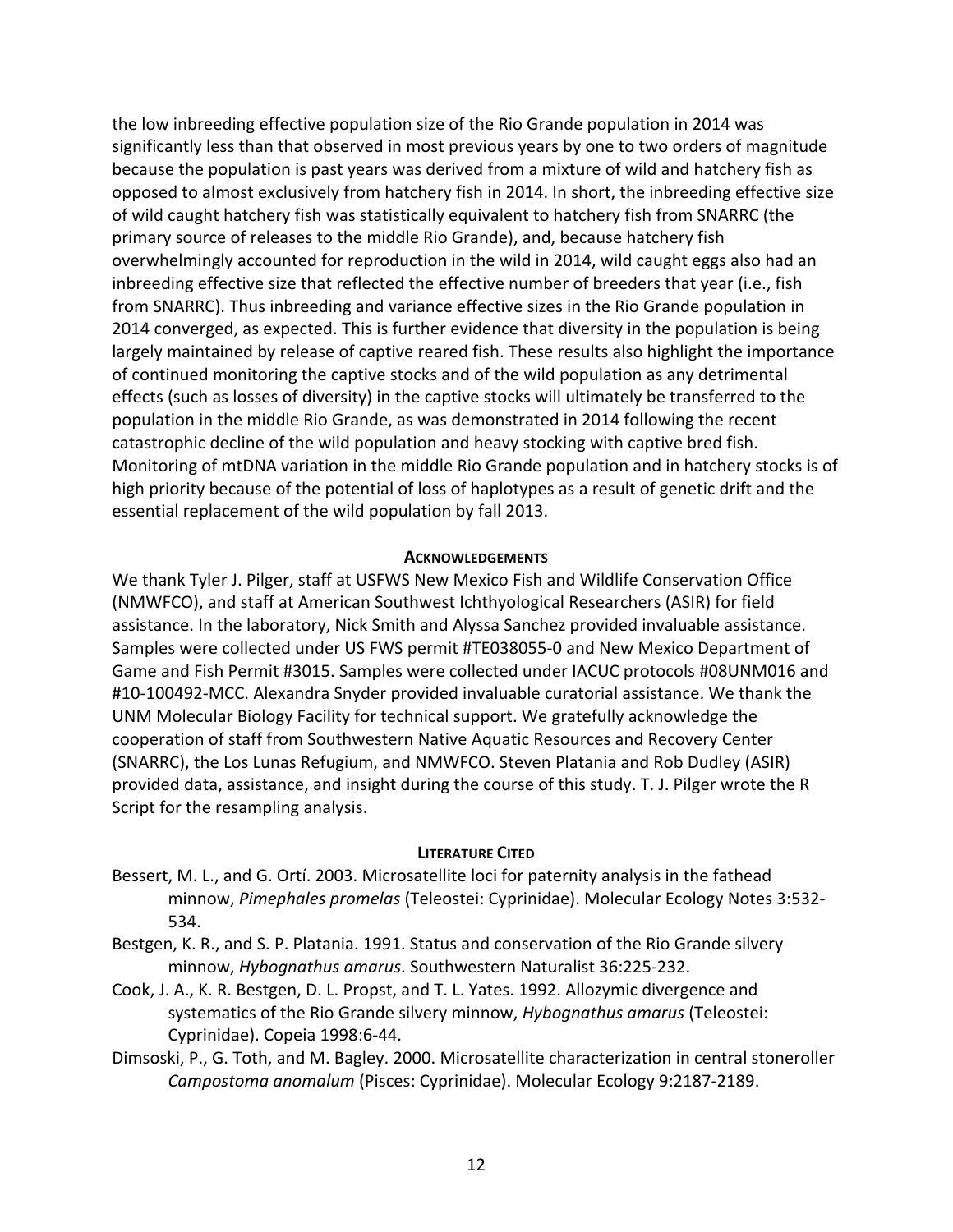- Do, C., R. S. Waples, D. Peel, G. M. Macbeth, B. J. Tillett, and J. R. Ovenden. 2014. NeEstimator V2: re-implementation of software for the estimation of contemporary effective population size (*N<sub>e</sub>*) from genetic data. Molecular Ecology Resources. 14:209-214.
- Dudley, R. K., G. C. White, S. P. Platania, and D.A. Helfrich. 2011. Rio Grande silvery minnow population estimation program results from October (2006-2008). Final Report submitted to the U.S, Bureau of Reclamation Albuquerque Office. 152 pp.
- Dudley, r. K., S. P. Platania, and G. C. White. 2014. Rio Grande Silvery Minnow Population Monitoring Program results from May to December. Report submitted to the U.S. Bureau of Reclamation Albuquerque Office. 151 pp.
- Excoffier, L., G. Laval, and S. Schneider. 2005. Arlequin ver. 3.0: An integrated software package for population genetics data analysis. Evolutionary Bioinformatics Online 1:47-50.
- Goudet, J. 1995. FSTAT (Version 1.2): a computer program to calculate F-statistics. Journal of Heredity 86:485-486.
- Guo, S. W., and E. A. Thompson. 1992. Performing the exact test of Hardy–Weinberg proportion for multiple alleles. Biometrics 48:361-372
- Hedrick, P. W. 1999 Perspective: Highly variable genetic loci and their interpretation in evolution and conservation. Evolution 53:313-318.
- Hill, W. 1981. Estimation of effective population size from data on linkage disequilibrium. Genetical Research 38:209-216.
- Hillis, D., C. Mable, and B. Mable. 1996. Molecular Systematics. Sinauer Associates, Sunderland, MA, USA.
- Horwitz, R. J., D. H. Keller, P. F. Overbeck, S. P. Platania, and R. K. Dudley. 2011. Age and growth of Rio Grande silvery minnow. Final Report submitted to the U.S. Bureau of Reclamation Albuquerque Office. 83 pp.
- Jorde, P. E., and N. Ryman. 1995. Temporal allele frequency change and estimation of effective in populations with overlapping generations. Genetics 139:1077-1090.
- Jorde, P. E., and N. Ryman. 1996. Demographic genetics of brown trout (*Salmo trutta*) and estimation of effective population size from temporal change of allele frequencies. Genetics 143:1369-1381.
- Jorde, P. E., and N. Ryman. 2007. Unbiased estimator for genetic drift and effective population size. Genetics 177:927-935.
- Laurie-Ahlberg, C. C., and B. S. Weir. 1979. Allozyme variation and linkage disequilibrium in some laboratory populations of *Drosophila melanogaster*. Genetics 92:1295-1314.
- Nei, M., and F. Tajima. 1981. Genetic drift and estimation of effective population size. Genetics 98:625-640.
- Osborne, M. J., and T. F. Turner. 2012. Genetic monitoring of the Rio Grande silvery minnow: genetic status of wild and captive stocks in 2012. 2012 Annual Report submitted to U. S. Bureau of Reclamation, Albuquerque Area Office. pp. 29.
- Osborne, M. J., M. A. Benavides, T. F. Turner. 2005.Genetic heterogeneity among pelagic egg samples and variance in reproductive success in an endangered freshwater fish, Hybognathus amarus. Environmental Biology of Fishes 73:463-472.
- Osborne, M. J., S. R. Davenport, C. R. Hoagstrom, and T. F. Turner. 2010. Genetic effective size,  $N_e$ , tracks density in a small freshwater cyprinid, Pecos bluntnose shiner (*Notropis simus* pecosensis). Molecular Ecology 19:2832-2844.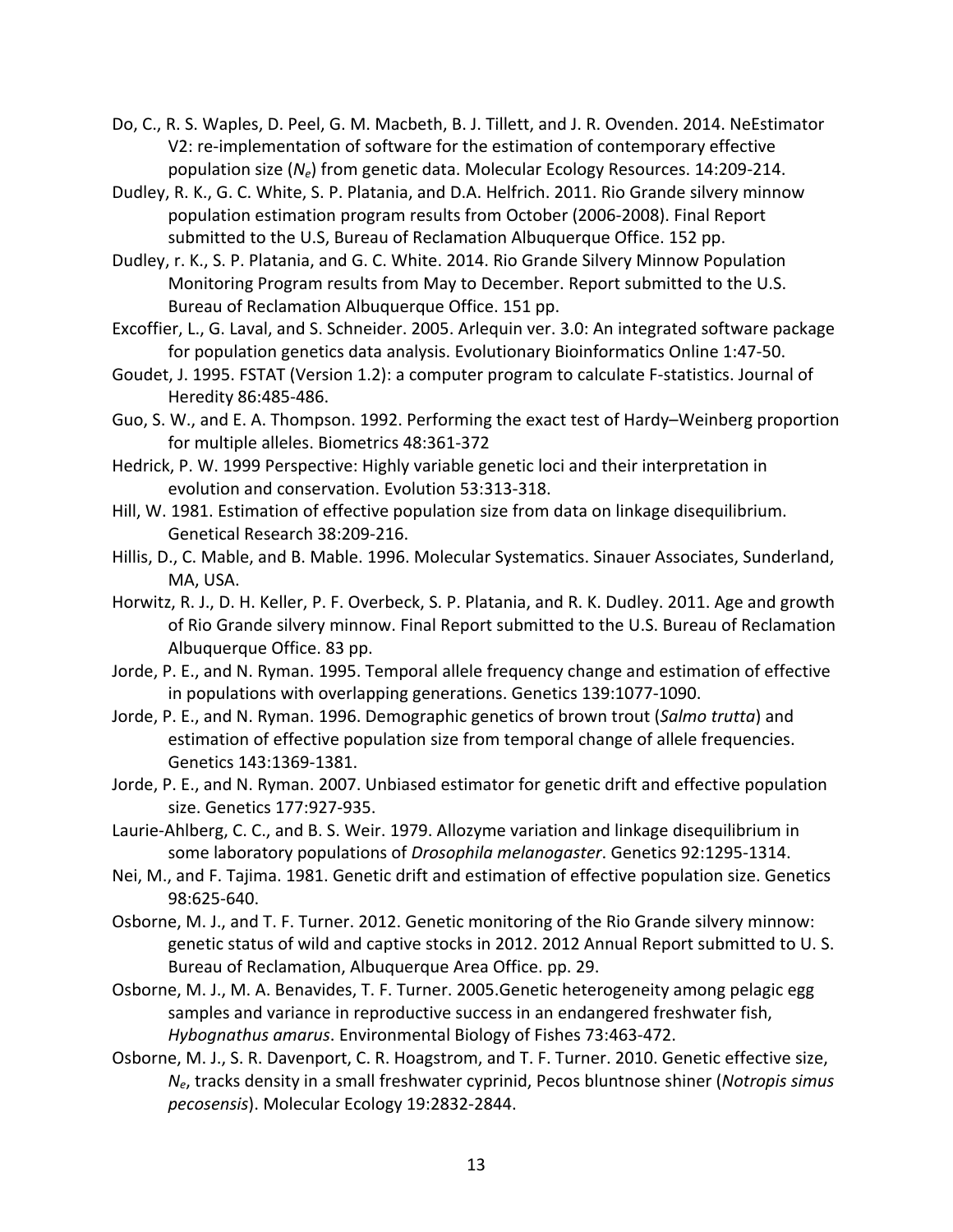- Osborne, M. J., E. W. Carson, and T. F. Turner. 2012. Genetic monitoring and complex population dynamics: insights from a 12-year study of the Rio Grande silvery minnow. Evolutionary Applications 5:553-574.
- Osborne, M. J., T. L. Perez, C. S. Altenbach, and T. F. Turner. 2013. Genetic analysis of captive spawning strategies for the endangered Rio Grande silvery minnow. Journal of Heredity, est013.
- Petit, R. J., A. El Mousadik, and O. Pon. 1998. Identifying populations for conservation on the basis of genetic markers. Conservation Biology 12:844-855.
- Raymond, M., and F. Rousset. 1995. GENEPOP (version 1.2): population genetics software for exact tests and ecumenicism. Journal of Heredity 86:248-249.

Rice, W. R. 1989. Analyzing tables of statistical tests. Evolution 43:223-225.

Sunnucks, P., A. C. C. Wilson, L. B. Beheregaray, K. Zenger, J. French, and A. C. Taylor. 2000. SSCP is not so difficult: the application and utility of single-stranded conformation polymorphism in evolutionary biology and molecular ecology. Molecular Ecology 9:1699-1710.

- Turner, T. F., L. R. Richardson, and J. R. Gold, 1999. Temporal genetic variation of mitochondrial DNA and the female effective population size of red drum (*Sciaenops ocellatus*) in the northern Gulf of Mexico. Molecular Ecology 8:1223-1229.
- Turner, T. F., L. A. Salter, J. R. Gold. 2001. Temporal-method estimates of *N<sub>e</sub>* from highly polymorphic loci. Conservation Genetics, 2:297-308.
- Turner, T. F., T. E. Dowling, R. E. Broughton, and J. R. Gold. 2004. Variable microsatellite markers amplify across divergent lineages of cyprinid fishes (subfamily Leusicinae). Conservation Genetics 5:273-281.
- Turner, T. F., M. J. Osborne, G. R. Moyer, M. A. Benavides, D. Alò. 2006. Life history and environmental variation interact to determine effective population to census size ratio. Proceedings of the Royal Society London B 273:3065-3073.
- Schwartz, M. K., G. Luikart, R. S. Waples. 2007. Genetic monitoring as a promising tool for conservation and management. Trends in Ecology and Evolution 22:11-16.
- U. S. Fish and Wildlife Service. 2009. Rio Grande Silvery Minnow Genetics Management and Propagation Plan. Available at: http://www.middleriogrande.com/LinkClick.aspx?fileticket=nAj3x8zOMgA%3dandtabid =455andmid=1041
- U. S. Fish and Wildlife Service. 2010. Rio Grande Silvery Minnow (*Hybognathus amarus*) Recovery Plan First Revision, Albuquerque NM, viii + 210 pp.
- Van Oosterhout, C., W. F. Hutchinson, D. P. M. Wills, and P. Shipley. 2004. MICRO-CHECKER: software for identifying and correcting genotyping errors in microsatellite data. Molecular Ecology Notes 4:535-538.
- Wang, J. L., 2001. A pseudo-likelihood method for estimating effective population size from temporally spaced samples. Genetical Research 78:243-257.
- Waples, R. S. 1989. A generalized approach for estimating effective population size from temporal changes in allele frequency. Genetics 121:379-391.
- Waples, R. S. 2005. Genetic estimates of contemporary effective population size: to what time periods do the estimates apply? Molecular Ecology 14:3335-3352.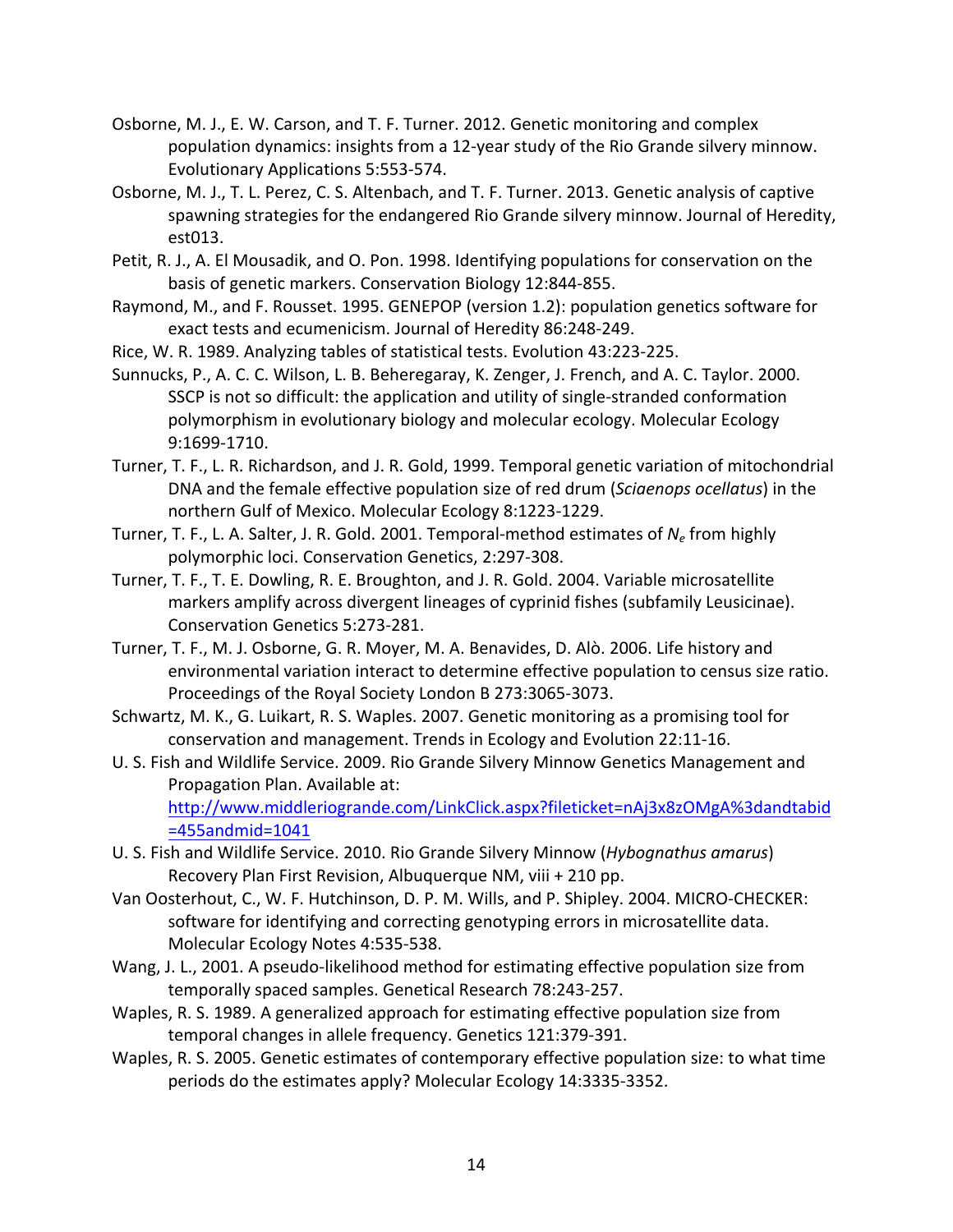- Waples, R. S., and M. Yokota. 2007. Temporal estimates of effective population size in species with overlapping generations. Genetics 175:219-233.
- Waples, R. S., and C. Do. 2008. LDNE: A program for estimating effective population size from data on linkage disequilibrium. Molecular Ecology Resources 8:753-756.
- Waples, R. S., and C. Do. 2010. Linkage disequilibrium estimates of contemporary *N<sub>eV</sub>* using highly variable genetic markers: A largely untapped resource for applied conservation and evolution. Evolutionary Applications 3:244-262.
- Weir, B. S., and C. C. Cockerham. 1984. Estimating F-statistics for the analysis of population structure. Evolution 38:1358-1370.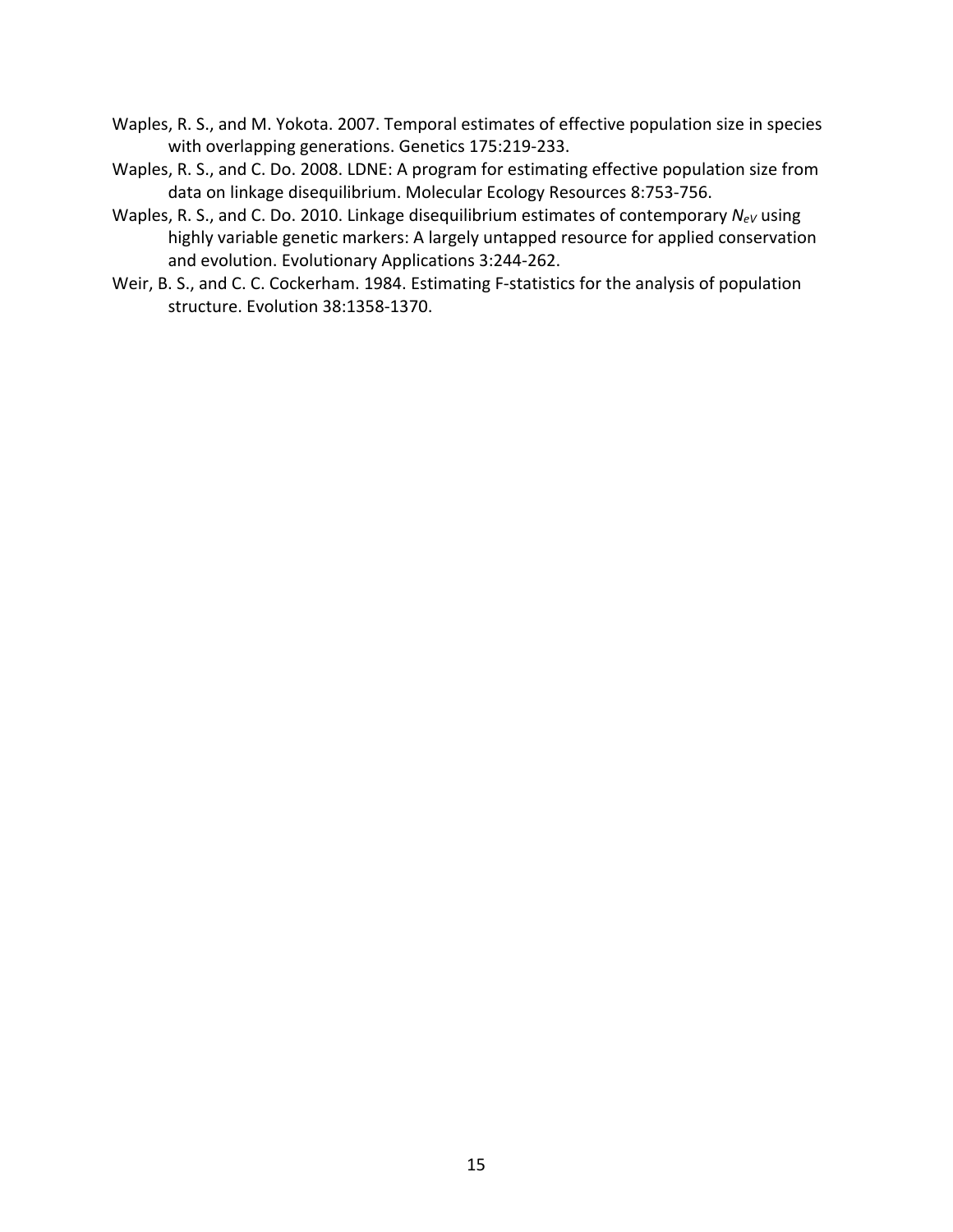| Year  | Angostura | Isleta | San Acacia | Total |
|-------|-----------|--------|------------|-------|
| 1987  | 15        |        | 28         | 43    |
| 1999  |           |        | 46         | 46    |
| 2000  |           |        | 194        | 194   |
| 2001  |           | 65     | 63         | 128   |
| 2002  | 67        | 121    | 201        | 389   |
| 2003  | 71        | 65     | 33         | 169   |
| 2004  | 141       | 15     | 6          | 162   |
| 2005  | 190       | 109    | 95         | 394   |
| 2006  | 95        | 143    | 145        | 383   |
| 2007  | 48        | 128    | 42         | 218   |
| 2008  | 165       | 191    | 123        | 479   |
| 2009  | 175       | 153    | 150        | 478   |
| 2010  | 149       | 146    | 151        | 446   |
| 2011  | 71        | 148    | 140        | 359   |
| 2012  | 147       | 215    | 154        | 516   |
| 2013  |           |        |            |       |
| 2014  | 5         | 3      | 4          | 12    |
| Total | 1339      | 1502   | 1575       | 4416  |
|       |           |        |            |       |

Table 1. Number of wild samples collected from the Rio Grande by year, site and river reach (Angostura, Isleta and San Acacia).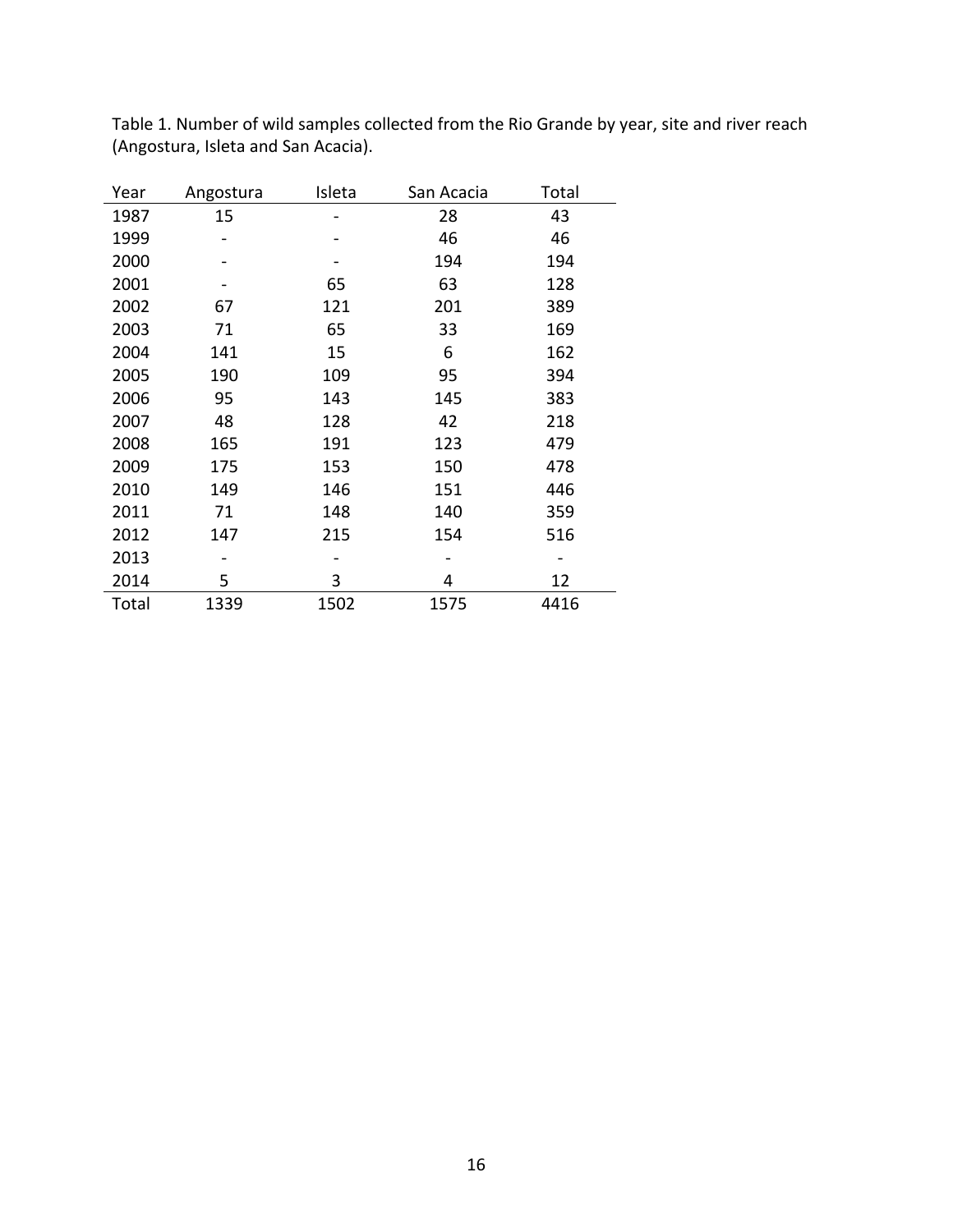Table 2. Sample sizes, collection localities on the Rio Grande, river reaches for wild Rio Grande silvery minnow samples collected for 2014 genetic monitoring.

| A. Wild caught hatchery releases | Angostura | Isleta | San Acacia |
|----------------------------------|-----------|--------|------------|
| Alameda Bridge                   |           |        |            |
| Rio Grande Nature Center         | 54        |        |            |
| Central Ave Bridge               | 13        |        |            |
| Cesar Chavez Bridge              | 5         |        |            |
| Isleta DD                        |           | 10     |            |
| Alejandro Gate                   |           |        |            |
| HWY6 Bridge Los Lunas            |           | 53     |            |
| Peralta Drain                    |           | 3      |            |
| Bernardo                         |           |        |            |
| SADD                             |           |        | 35         |
| 1.5 mi downstream of SADD        |           |        | 3          |
| San Antonio at 380 Bridge        |           |        |            |
| San Marcial RR Bridge            |           |        |            |
| Total fin clips                  | 74        | 69     | 41         |

| B. Wild caught eggs                     | Angostura | Isleta | San Acacia |
|-----------------------------------------|-----------|--------|------------|
| Rio Grande Nature Center on 13 May 2014 | 144       |        |            |
| RM 58.8 on 06 May 2014                  |           |        | 24         |
| RM 58.8 on 12 May 2014                  |           |        | 24         |
| RM 58.8 on 13 May 2014                  |           |        | 24         |
| RM 58.8 on 14 May 2014                  |           |        | 24         |
| RM 58.8 on 19 May 2014                  |           |        | 24         |
| RM 58.8 on 20 May 2014                  |           |        | 24         |
| Total eggs                              | 144       |        | 144        |
|                                         |           |        |            |
| C. All collections by reach             | Angostura | Isleta | San Acacia |
| Total                                   | 218       | 69     | 185        |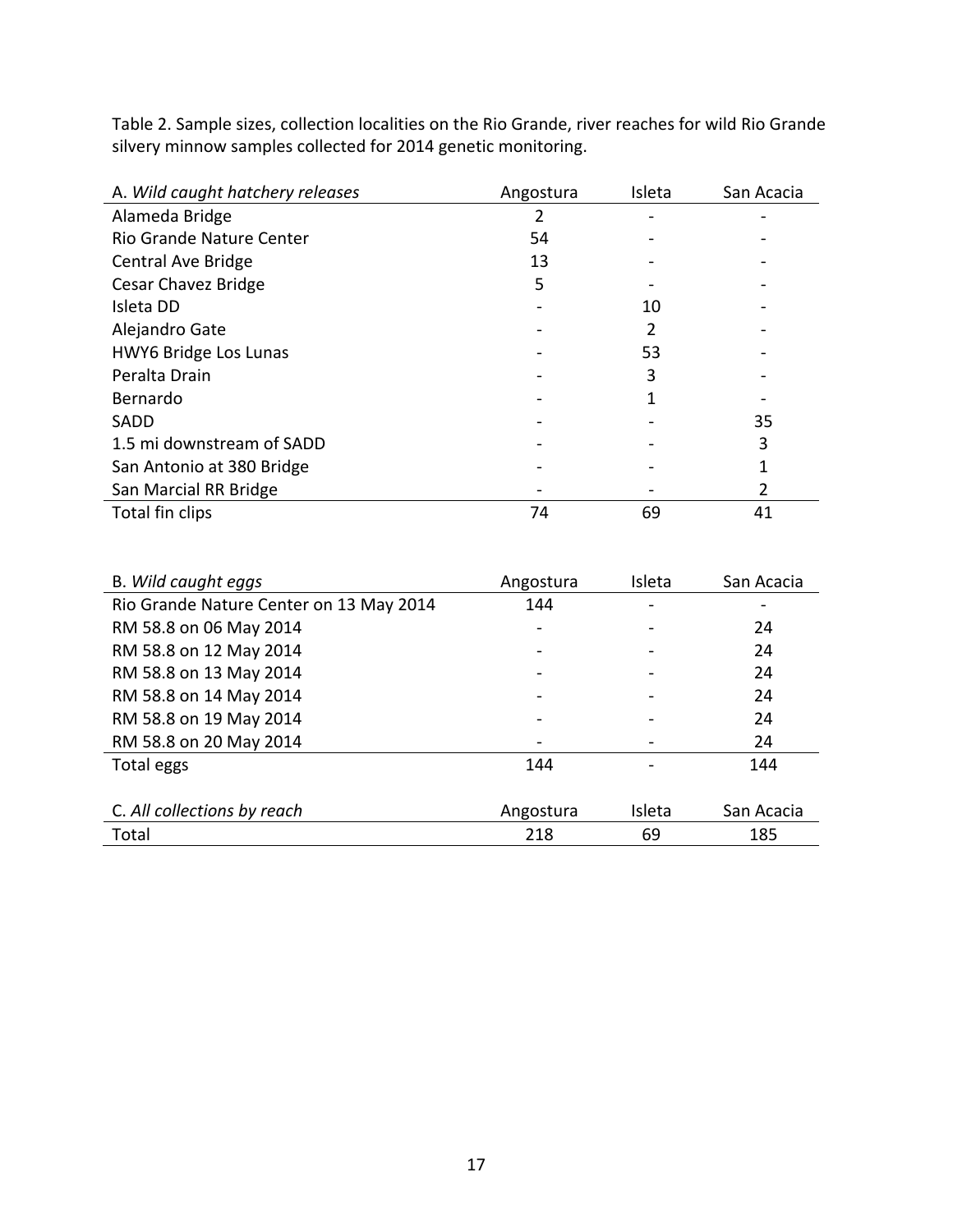|          |     |          |          |          |          |          |          | en was the lowest value recorded in the mstory |       |       | or Princeto monitoring |                |
|----------|-----|----------|----------|----------|----------|----------|----------|------------------------------------------------|-------|-------|------------------------|----------------|
|          |     |          |          | Msats    |          |          |          |                                                |       | mtDNA |                        |                |
| Wild-MRG | N   | $N_{ac}$ | $H_{ec}$ | $H_{oc}$ | $F_{IS}$ | $N_{eD}$ | -95%     | 95%                                            | N     | $N_h$ | $\boldsymbol{h}$       | $H_R$          |
| 1987     | 43  | 14.00    | 0.797    | 0.710    | 0.111    | $\infty$ | 139      | $\infty$                                       | 37    | 7     | 0.74                   | 6.00           |
| 1999     | 46  | 12.23    | 0.814    | 0.647    | 0.210    | $\infty$ | $\infty$ | $\infty$                                       | 44    | 5     | 0.43                   | 3.82           |
| 2000     | 194 | 14.33    | 0.814    | 0.697    | 0.145    | $\infty$ | $\infty$ | $\infty$                                       | 124   | 6     | 0.36                   | 3.36           |
| 2001     | 128 | 15.01    | 0.807    | 0.721    | 0.107    | 2008     | 495      | $\infty$                                       | 122   | 10    | 0.61                   | 6.06           |
| 2002     | 389 | 14.75    | 0.793    | 0.681    | 0.143    | 1951     | 702      | $\infty$                                       | 387   | -8    | 0.63                   | 4.16           |
| 2003     | 169 | 14.95    | 0.817    | 0.709    | 0.134    | 2998     | 564      | $\infty$                                       | 167   | 9     | 0.52                   | 4.89           |
| 2004     | 162 | 14.85    | 0.819    | 0.737    | 0.100    | 596      | 357      | 1559                                           | 161   | 10    | 0.62                   | 6.28           |
| 2005     | 394 | 14.90    | 0.816    | 0.724    | 0.113    | 2724     | 1014     | $\infty$                                       | 396   | 10    | 0.61                   | 5.63           |
| 2006     | 383 | 15.26    | 0.826    | 0.727    | 0.122    | 2562     | 1291     | 34064                                          | 378   | 10    | 0.62                   | 5.67           |
| 2007     | 218 | 15.08    | 0.828    | 0.726    | 0.123    | $\infty$ | 1211     | $\infty$                                       | 218   | 10    | 0.58                   | 5.36           |
| 2008     | 474 | 15.16    | 0.823    | 0.713    | 0.135    | 4459     | 1479     | $\infty$                                       | 466   | 11    | 0.57                   | 5.30           |
| 2009     | 476 | 15.11    | 0.830    | 0.689    | 0.172    | 3608     | 1677     | $\infty$                                       | 472   | 12    | 0.59                   | 5.65           |
| 2010     | 440 | 15.19    | 0.834    | 0.692    | 0.172    | $\infty$ | 2023     | $\infty$                                       | 433   | 9     | 0.65                   | 6.09           |
| 2011     | 362 | 15.32    | 0.830    | 0.724    | 0.130    | $\infty$ | 3117     | $\infty$                                       | 359   | 11    | 0.63                   | 5.74           |
| 2012     | 517 | 15.42    | 0.827    | 0.728    | 0.123    | 10064    | 1782     | $\infty$                                       | 522   | 11    | 0.66                   | 5.68           |
| 2013     |     |          |          |          |          |          |          | -                                              |       |       | $\blacksquare$         | $\blacksquare$ |
| 2014 WCH | 184 | 14.80    | 0.831    | 0.774    | 0.069    | $133*$   | 101      | 184                                            | 182 6 |       | 0.61                   | 3.87           |

Table 3. Diversity statistics for microsatellites and mtDNA. N is sample size,  $N_{ac}$  is average number of alleles across loci,  $H_{ec}$  is Nei's gene diversity,  $H_{oc}$  is observed heterozygosity,  $F_{IS}$  is inbreeding co-efficient,  $N_h$  is number of haplotypes, *h* is haplotype diversity, and *H<sub>R</sub>* is haplotype richness. Linkage disequilibrium estimates of effective size, *N<sub>eD</sub>*, are also given. No genetic monitoring was conducted in 2013. \* indicates  $N_{el}$  observed in 2014 WCH was the lowest value recorded in the history of genetic monitoring of RGSM.

|                  |     |          |           | Msats    |       |          |        |          |     | mtDNA |      |       |
|------------------|-----|----------|-----------|----------|-------|----------|--------|----------|-----|-------|------|-------|
| Wild caught eggs | N   | $N_{ac}$ | H $_{ec}$ | $H_{oc}$ | Fıs   | $N_{eD}$ | $-95%$ | 95%      | N   | $N_h$ |      | $H_R$ |
| WCE $01*$        | 178 | 14.76    | 0.819     | 0.651    | 0.206 | 1380     | 656    | $\infty$ | 157 | -8    | 0.63 | 7.00  |
| WCE SA 01        | 50  | 13.95    | 0.830     | 0.727    | 0.070 | -86      | 54     | 173      | 51  | b     | 0.62 | 6.00  |
| WCF AN 02        |     |          | 70 A      |          | 126   | $\infty$ | ววด    | $\infty$ | 49. |       | 0.48 | 2 Q5  |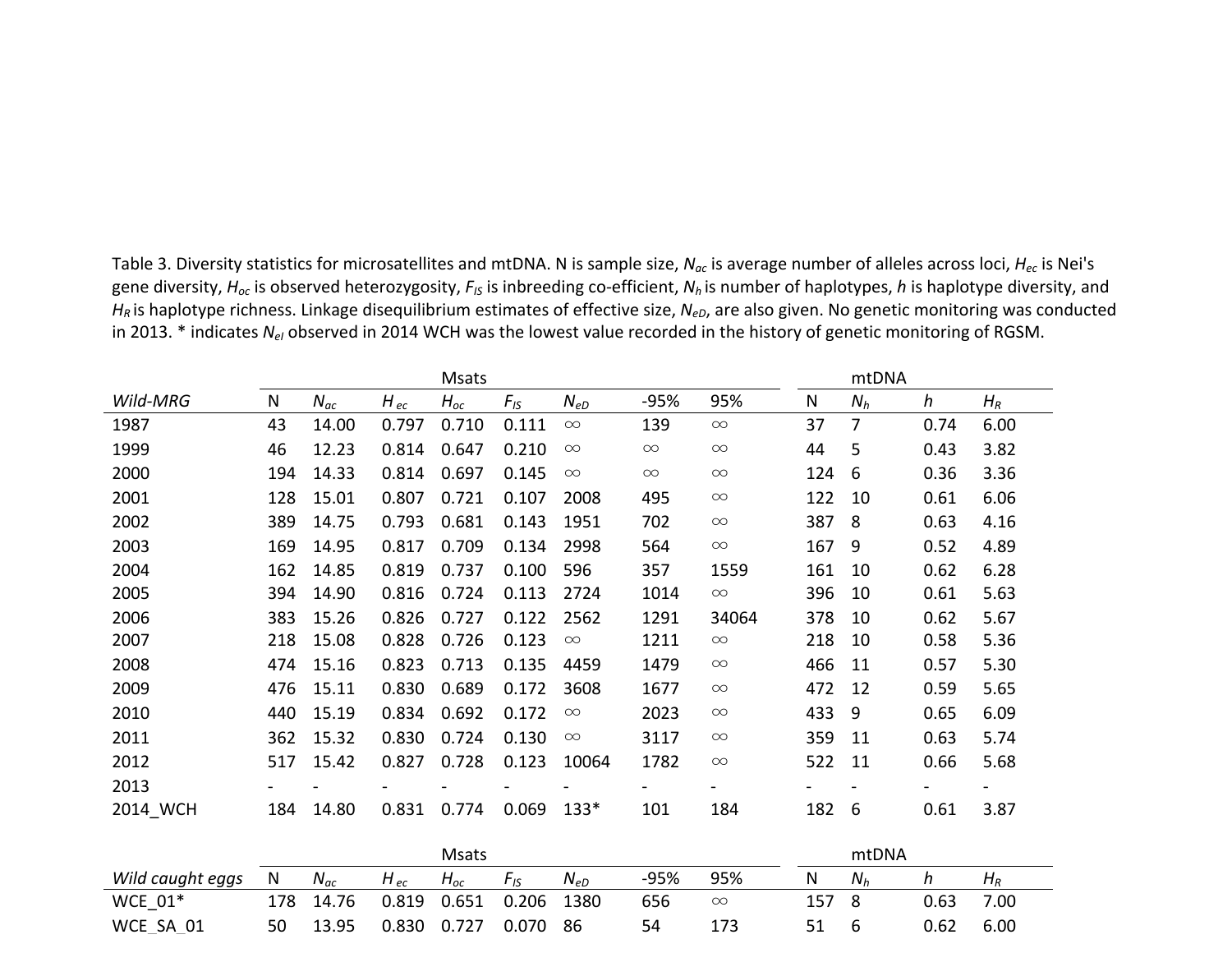| WCE SA 02     | 81  | 14.95 | 0.818 | 0.680 | 0.171                    | $\infty$ | 462    | $\infty$ | 80                       | 8  | 0.70 | 7.38   |
|---------------|-----|-------|-------|-------|--------------------------|----------|--------|----------|--------------------------|----|------|--------|
| WCE SA 03     | 51  | 14.99 | 0.830 | 0.696 | 0.164                    | 5009     | 308    | $\infty$ | 51                       | 8  | 0.71 | 7.85   |
| MJO 07 005    | 54  | 15.31 | 0.827 | 0.738 | 0.091                    | 60       | 48     | 79       | 53                       |    | 0.60 | 6.73   |
| MJO 07 006    | 49  | 15.64 | 0.814 | 0.723 | 0.108                    | 1065     | 196    | $\infty$ | 48                       | -6 | 0.58 | 5.96   |
| MJO 07 015    | 49  | 15.42 | 0.818 | 0.694 | 0.154                    | 871      | 270    | $\infty$ | 49                       |    | 0.63 | 5.40   |
| MJO 07 016    | 50  | 15.29 | 0.837 | 0.756 | 0.097                    | 2425     | 359    | $\infty$ | 50                       |    | 0.60 | 5.79   |
| MJO 07 017    | 50. | 14.49 | 0.813 | 0.720 | $0.115$ 277              |          | 143    | 2070     | 46                       | 8  | 0.76 | 6.57   |
| 2013          |     |       |       |       | $\overline{\phantom{0}}$ |          | $\sim$ |          | $\overline{\phantom{a}}$ |    |      | $\sim$ |
| 2014 WCE RG   | 144 | 14.23 | 0.818 | 0.721 | 0.118                    | -173     | 123    | 269      | 143 5                    |    | 0.64 | 3.84   |
| 2014 WCE RGNC | 144 | 13.54 | 0.817 | 0.721 | 0.118                    | 46       | 39     | 54       | 139 5                    |    | 0.58 | 3.32   |
| 2014 WCE ALL  | 288 | 14.25 | 0.821 | 0.722 | 0.122                    | 117      | 88     | 162      | 281                      | -5 | 0.61 | 3.68   |

|                 |    |          |          | <b>Msats</b> |          |          |      |          |    | mtDNA |      |       |
|-----------------|----|----------|----------|--------------|----------|----------|------|----------|----|-------|------|-------|
| Captive spawned | N  | $N_{ac}$ | $H_{ec}$ | $H_{oc}$     | $F_{IS}$ | $N_{eD}$ | -95% | 95%      | N  | $N_h$ | h    | $H_R$ |
| MJO 06 29       | 50 | 11.37    | 0.804    | 0.745        | 0.074    | 42       | 29   | 69       | 50 | 5     | 0.52 | 5.00  |
| $CS_01$         | 64 | 12.81    | 0.794    | 0.658        | 0.172    | 44       | 36   | 55       | 58 | 5     | 0.46 | 4.98  |
| CS AN 02        | 51 | 8.48     | 0.685    | 0.675        | 0.015    | 22       | 15   | 33       | 51 | 1     | 0.00 | 1.00  |
| $CS$ _SA_02     | 53 | 13.15    | 0.802    | 0.673        | 0.163    | 73       | 53   | 111      | 53 | 6     | 0.75 | 5.92  |
| TFT_03_09       | 51 | 12.77    | 0.806    | 0.7          | 0.133    | 106      | 56   | 434      | 52 | 4     | 0.56 | 4.00  |
| $CS_04$         | 50 | 14.09    | 0.823    | 0.69         | 0.163    | 66       | 46   | 106      | 47 | 6     | 0.59 | 5.91  |
| TFT_04_23       | 50 | 11.65    | 0.779    | 0.683        | 0.124    | 20       | 17   | 25       | 47 | 5     | 0.59 | 5.00  |
| TFT_04_24       | 48 | 11.76    | 0.828    | 0.717        | 0.135    | 40       | 30   | 58       | 48 | 5     | 0.61 | 4.95  |
| TFT_04_25       | 50 | 11.66    | 0.81     | 0.768        | 0.053    | 25       | 20   | 32       | 53 | 6     | 0.70 | 5.93  |
| TFT_04_29       | 54 | 14.01    | 0.839    | 0.762        | 0.092    | $\infty$ | 532  | $\infty$ | 53 | 5     | 0.61 | 4.90  |
| TFT_04_30       | 56 | 14.70    | 0.825    | 0.727        | 0.121    | 323      | 134  | $\infty$ | 45 | 5     | 0.66 | 4.79  |
| TFT 04 31       | 50 | 12.80    | 0.805    | 0.701        | 0.13     | 83       | 55   | 155      | 50 | 7     | 0.71 | 6.87  |
| TFT 05 06       | 50 | 10.31    | 0.792    | 0.649        | 0.183    | 49       | 39   | 66       | 50 | 6     | 0.63 | 5.80  |
| TFT 05 07       | 49 | 12.15    | 0.797    | 0.704        | 0.117    | 87       | 53   | 191      | 48 | 5     | 0.55 | 4.88  |
| TFT_05_08       | 50 | 11.15    | 0.804    | 0.663        | 0.178    | 32       | 27   | 40       | 49 | 5     | 0.61 | 4.93  |
| TFT_05_09       | 50 | 12.90    | 0.804    | 0.717        | 0.109    | 220      | 99   | $\infty$ | 50 | 4     | 0.51 | 4.00  |
| TFT 05 11       | 51 | 12.56    | 0.808    | 0.693        | 0.144    | 137      | 81   | 354      | 53 | 6     | 0.57 | 5.85  |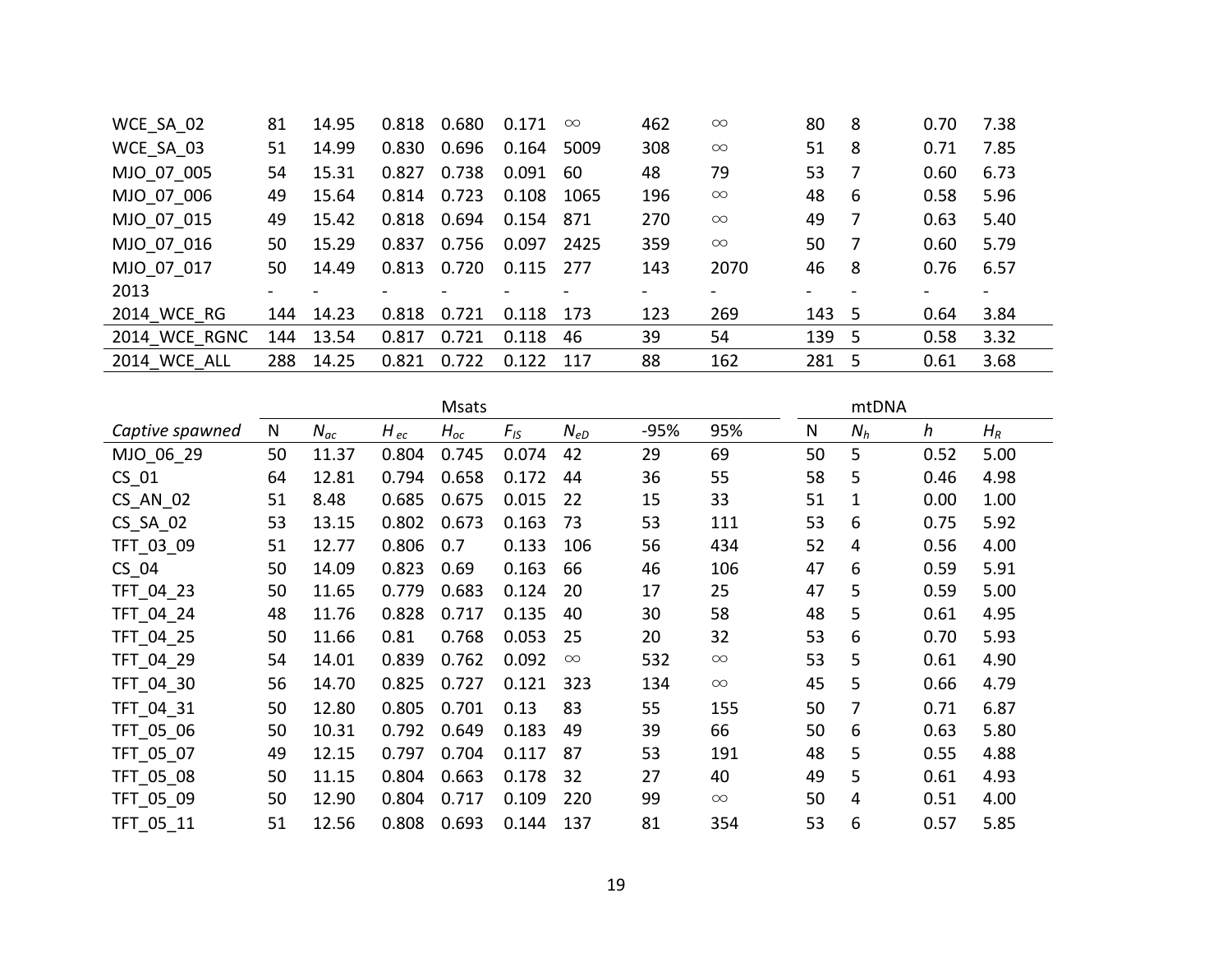| MJO 06 25 | 50  | 14.85 | 0.813 | 0.721 | 0.115 | 185      | 110 | 488      | 49  | 5 | 0.64 | 4.93 |
|-----------|-----|-------|-------|-------|-------|----------|-----|----------|-----|---|------|------|
| MJO 06 28 | 50  | 12.41 | 0.805 | 0.705 | 0.125 | 88       | 57  | 164      | 50  | 5 | 0.74 | 5.00 |
| MJO 07 07 | 50  | 13.16 | 0.813 | 0.739 | 0.114 | $\infty$ | 521 | $\infty$ | 50  | 5 | 0.61 | 4.87 |
| LL 11     | 50  | 14.18 | 0.829 | 0.738 | 0.11  | 302      | 123 | $\infty$ | 49  | 5 | 0.68 | 0.37 |
| MJO 10 05 | 49  | 14.04 | 0.839 | 0.7   | 0.167 | 260      | 87  | $\infty$ | 44  | 6 | 0.71 | 3.00 |
| MJO 10 06 | 49  | 12.36 | 0.782 | 0.698 | 0.108 | 59       | 32  | 163      | 49  | 6 | 0.66 | 4.88 |
| MJO 10 07 | 48  | 14.06 | 0.825 | 0.742 | 0.101 | 106      | 60  | 312      | 48  | 7 | 0.52 | 5.48 |
| MJO 11 05 | 48  | 13.97 | 0.81  | 0.73  | 0.1   | 118      | 82  | 201      | 47  | 4 | 0.59 | 3.00 |
| MJO_11_11 | 50  | 11.87 | 0.769 | 0.693 | 0.101 | 37       | 30  | 45       | 51  | 8 | 0.69 | 6.73 |
| MJO_11_12 | 50  | 11.61 | 0.785 | 0.712 | 0.094 | 27       | 21  | 35       | 50  | 5 | 0.56 | 3.92 |
| MJO 11 13 | 48  | 13.35 | 0.806 | 0.715 | 0.115 | 46       | 34  | 68       | 48  | 5 | 0.34 | 3.70 |
| MJO 11 14 | 50  | 13.77 | 0.829 | 0.754 | 0.092 | 68       | 52  | 97       | 50  | 6 | 0.47 | 4.60 |
| LL 12     | 49  | 12.48 | 0.794 | 0.684 | 0.141 | 41       | 33  | 52       | 48  | 6 | 0.63 | 4.49 |
| MJO 12 09 | 50  | 14.03 | 0.829 | 0.721 | 0.133 | 62       | 46  | 88       | 49  | 4 | 0.60 | 3.00 |
| MJO 12 10 | 50  | 14.16 | 0.81  | 0.719 | 0.113 | 121      | 69  | 371      | 50  | 7 | 0.64 | 5.71 |
| 2013 LLR  | 100 | 14.51 | 0.825 | 0.765 | 0.075 | 74       | 62  | 90       | 100 | 6 | 0.63 | 4.56 |
| 2013 DEX  | 100 | 14.70 | 0.818 | 0.765 | 0.066 | 112      | 87  | 152      | 99  | 6 | 0.53 | 4.23 |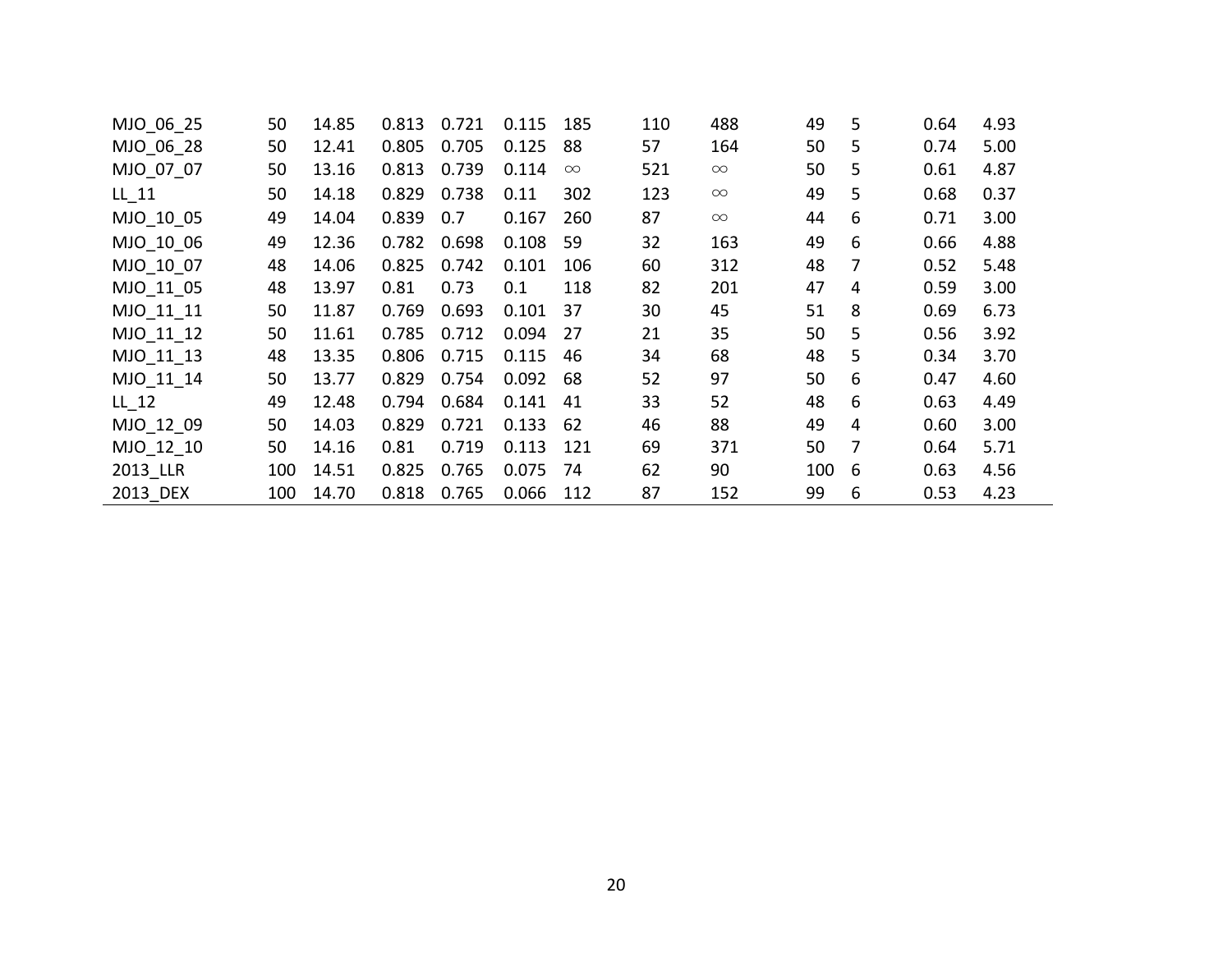Table 4. MtDNA haplotype frequencies (%) for the wild middle Rio Grande population, wild caught hatchery fish, fish reared from wild-caught eggs, and fish reared from captive spawning.

|          |      |              |      |                          |      |     |                              | mtDNA haplotypes         |     |                          |         |     |                          |     |     |                |        |
|----------|------|--------------|------|--------------------------|------|-----|------------------------------|--------------------------|-----|--------------------------|---------|-----|--------------------------|-----|-----|----------------|--------|
| Wild-MRG | A    | $\mathsf{C}$ | D    | E                        | F    | K   |                              |                          | M   | N                        | $\circ$ | P   | Q                        | S   |     | W              | $\vee$ |
| 1987     | 45.9 | 16.2         | 16.2 | 5.4                      | 8.1  | 2.7 | $\overline{\phantom{0}}$     | $\overline{\phantom{0}}$ | 5.4 | $\overline{\phantom{a}}$ |         |     |                          |     |     |                |        |
| 1999     | 75.0 |              | 11.4 | 6.8                      | 4.5  | 2.3 | $\overline{\phantom{a}}$     |                          |     |                          |         |     |                          |     |     |                |        |
| 2000     | 79.0 | 0.8          | 4.8  | 4.8                      | 9.7  | 0.8 |                              |                          |     |                          |         |     |                          |     |     |                |        |
| 2001     | 60.7 | 9.0          | 5.7  | 3.3                      | 9.8  | 7.4 | 0.8                          | 1.6                      | 0.8 | $\overline{\phantom{a}}$ | 0.8     |     |                          |     |     |                |        |
| 2002     | 55.6 | 19.9         | 13.7 | 1.0                      | 5.9  | 3.4 | $\overline{\phantom{a}}$     | 0.3                      |     | $\overline{\phantom{a}}$ | 0.3     |     |                          |     |     |                |        |
| 2003     | 67.1 | 5.4          | 15.0 | 3.0                      | 5.4  | 1.2 | $\qquad \qquad \blacksquare$ | 0.6                      | 0.6 | $\overline{\phantom{a}}$ | 1.8     |     |                          |     |     |                |        |
| 2004     | 59.6 | 8.7          | 10.6 | 1.9                      | 7.5  | 5.0 | 1.2                          | $\overline{\phantom{a}}$ | 1.9 | $\overline{\phantom{a}}$ | 3.1     | 0.6 |                          |     |     |                |        |
| 2005     | 59.8 | 12.6         | 8.8  | 2.8                      | 8.6  | 1.8 | 1.5                          | 0.3                      | 2.8 | $\overline{\phantom{a}}$ | 1.0     |     |                          |     |     |                |        |
| 2006     | 58.7 | 13.5         | 9.3  | 4.8                      | 4.8  | 4.8 | 0.3                          | $\overline{\phantom{a}}$ | 2.9 | $\overline{\phantom{a}}$ | 0.8     |     |                          |     | 0.3 | $\overline{a}$ |        |
| 2007     | 62.8 | 11.0         | 8.3  | 2.3                      | 8.7  | 3.7 | 0.5                          | $\overline{\phantom{0}}$ | 0.5 | $\overline{\phantom{a}}$ | 1.8     |     | 0.5                      |     |     |                |        |
| 2008     | 63.5 | 12.0         | 7.9  | 2.6                      | 6.7  | 4.5 | 0.4                          | $\overline{a}$           | 0.9 | $\overline{\phantom{a}}$ | 0.6     | 0.2 | $\overline{\phantom{a}}$ | 0.6 |     |                |        |
| 2009     | 61.4 | 14.0         | 7.6  | 2.8                      | 6.4  | 3.4 | 0.6                          | 0.4                      | 1.9 | $\overline{\phantom{a}}$ | 1.1     | 0.2 | $\overline{\phantom{a}}$ | 0.2 |     |                |        |
| 2010     | 56.2 | 12.4         | 9.7  | 3.2                      | 6.9  | 5.3 | 1.4                          | $\overline{\phantom{a}}$ | 1.6 | $\overline{\phantom{a}}$ | 3.2     |     |                          |     |     |                |        |
| 2011     | 57.4 | 14.2         | 10.9 | 2.8                      | 6.4  | 3.1 | 0.6                          | $\overline{\phantom{0}}$ | 3.1 | $\overline{\phantom{a}}$ | 1.1     |     | 0.3                      | 0.3 |     |                |        |
| 2012     | 53.8 | 16.5         | 11.6 | 3.4                      | 7.2  | 3.0 | 0.4                          | 0.4                      | 1.7 | $\overline{\phantom{a}}$ | 1.7     |     | 0.2                      |     |     |                |        |
| 2013     |      |              |      |                          |      |     |                              |                          |     |                          |         |     |                          |     |     |                |        |
| 2014 WCH | 57.7 | 20.9         | 6.0  | $\overline{\phantom{a}}$ | 11.5 | 0.1 |                              |                          |     | $\overline{\phantom{a}}$ | 3.3     |     |                          |     |     |                |        |

|                  |      |      |      |                          |                          |                          |                          | mtDNA haplotypes         |                          |                          |                          |                          |                          |  |                          |   |
|------------------|------|------|------|--------------------------|--------------------------|--------------------------|--------------------------|--------------------------|--------------------------|--------------------------|--------------------------|--------------------------|--------------------------|--|--------------------------|---|
| Wild caught eggs | A    |      |      | F                        | F                        | К                        |                          | J                        | M                        | N.                       | O                        | P.                       | Q                        |  |                          | V |
| WCE $01*$        | 57.3 | 19.7 | 5.1  | 6.4                      | 6.4                      | 3.2                      | $\sim$                   | $\overline{\phantom{a}}$ | 1.3                      | 0.6                      | $\overline{\phantom{a}}$ |                          |                          |  | $\overline{\phantom{0}}$ |   |
| WCE SA 01        | 56.9 | 13.7 | 5.9  | 5.9                      | 9.8                      | 7.8                      | $\sim$ $-$               | $\overline{\phantom{a}}$ | $\overline{\phantom{a}}$ | $\overline{\phantom{a}}$ |                          |                          |                          |  | $\overline{\phantom{0}}$ |   |
| WCE AN 02        | 65.3 | 2.0  | 32.7 | $\overline{\phantom{a}}$ | $\overline{\phantom{a}}$ | $\overline{\phantom{0}}$ |                          | $\overline{\phantom{0}}$ |                          |                          |                          |                          |                          |  |                          |   |
| WCE_SA_02        | 48.8 | 22.5 | 5.0  | 1.3                      | 13.8                     | 5.0                      | $\sim$                   | $\overline{\phantom{a}}$ | 3.8                      | $\overline{a}$           | $\overline{\phantom{0}}$ |                          |                          |  |                          |   |
| WCE SA 03        | 49.0 | 7.8  | 19.6 | 5.9                      | 9.8                      | 3.9                      | $\sim$                   | $\sim$                   | 2.0                      | $\overline{\phantom{a}}$ | 2.0                      | $\overline{\phantom{a}}$ | $\overline{\phantom{a}}$ |  | $\overline{\phantom{0}}$ |   |
| MJO 07 005       | 60.4 | 9.4  | 1.9  | 1.9                      | 17.0                     | 7.5                      | $\overline{\phantom{a}}$ | 1.9                      | $\overline{\phantom{a}}$ | $\overline{a}$           | $\overline{\phantom{0}}$ |                          | $\overline{\phantom{0}}$ |  | $\overline{\phantom{0}}$ |   |

21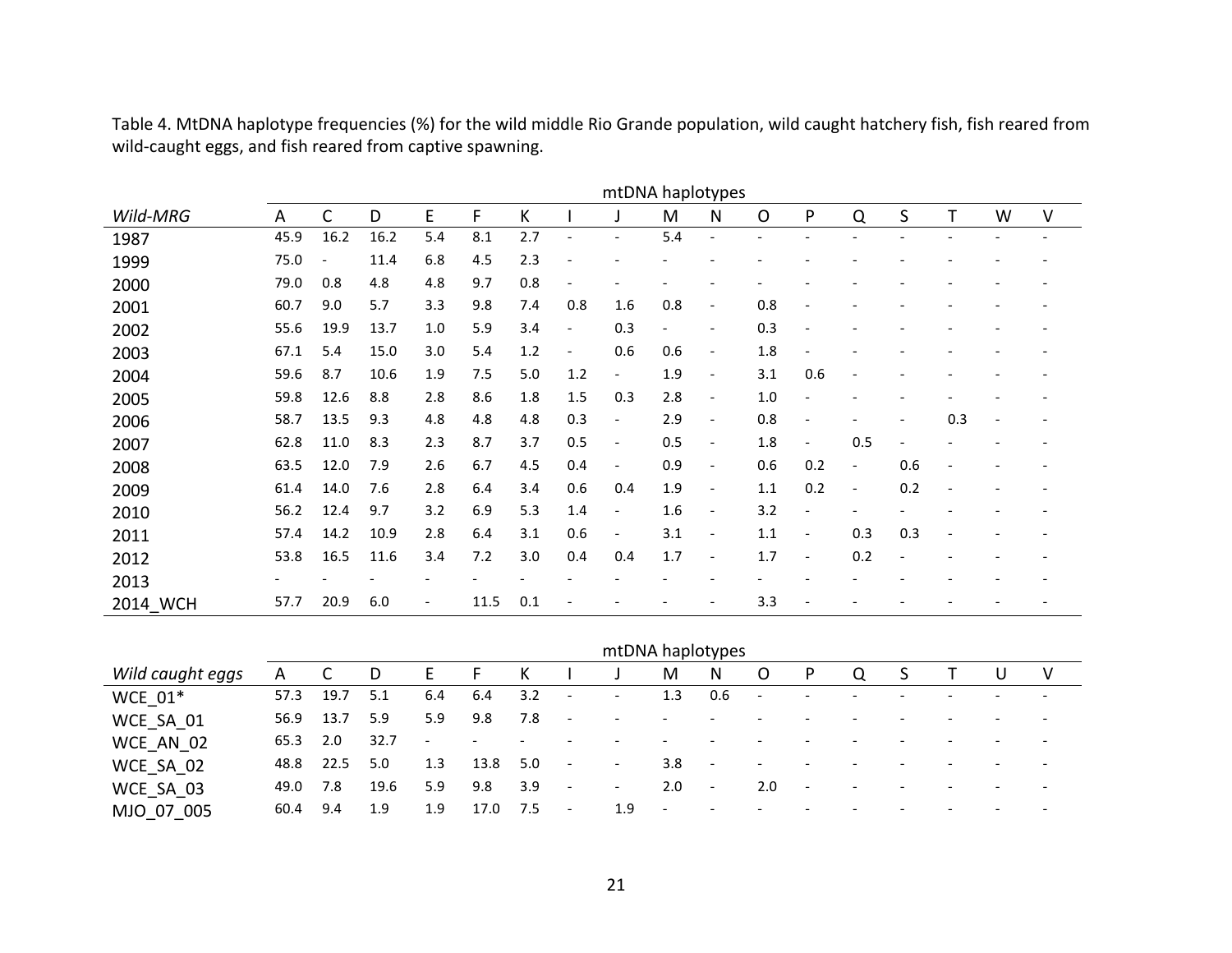| MJO_07_006          |          |               | 60.4 8.3 12.5 2.1 8.3 4.2 - - - - - |        |                                |                               |                                                 |                                            |         |                          |                          | $4.2 - - -$                       |                | the company of the company of the company of |                                     |                          |                          |
|---------------------|----------|---------------|-------------------------------------|--------|--------------------------------|-------------------------------|-------------------------------------------------|--------------------------------------------|---------|--------------------------|--------------------------|-----------------------------------|----------------|----------------------------------------------|-------------------------------------|--------------------------|--------------------------|
| MJO 07 015          |          | 57.1 22.4 4.1 |                                     | 2.0    | 4.1 8.2                        | $\sim$ $-$                    | $\sim 100$ km s $^{-1}$                         |                                            | $2.0 -$ | $\sim$ $-$               |                          | the company of the company of the |                | $\overline{\phantom{0}}$                     | the contract of the contract of the | <b>Service Contracts</b> |                          |
| MJO 07 016          | 62.0     | 12.0 6.0      |                                     | $\sim$ | 8.0                            | 4.0<br>$\sim$ $-$             | <b>Contract Contract</b>                        |                                            | $4.0 -$ |                          | 4.0<br>$\sim$ $-$        | $\sim 100$ km s $^{-1}$           |                | $\sim$                                       | and the company of the company      | <b>Service Contract</b>  |                          |
| MJO 07 017          |          | 43.5 19.6 6.5 |                                     | 4.3    | 13.0 8.7                       | $\sim 100$ km s $^{-1}$       |                                                 | $-2.2 -$                                   |         | $\sim 10^{11}$ m $^{-1}$ |                          | and the state of the              | 2.2<br>$\sim$  | <b>Contract Contract</b>                     | <b>Service State</b>                | <b>Contract Contract</b> |                          |
| 2013                |          |               |                                     |        |                                |                               | $\sim$                                          | and the state of the state                 |         | $\overline{\phantom{a}}$ | $\overline{\phantom{a}}$ |                                   | $\overline{a}$ | $\overline{\phantom{0}}$                     | <b>Service Contract Service</b>     |                          |                          |
| 2014 WCE RG         | 54.2 7.0 |               | $22.5 -$                            |        | 4.9<br>$\sim 100$ km s $^{-1}$ | <b>Contractor</b>             |                                                 | and the contract of the contract of        |         |                          | $11.3 -$                 |                                   | $\sim$         | $\overline{\phantom{0}}$                     | and the state of the state of       |                          | $\overline{\phantom{0}}$ |
| 2014 WCE RGNC       | 58.3 7.2 |               | $28.1 -$                            |        | 1.4                            | $\sim$ $  \sim$<br>$\sim$ $-$ |                                                 | and the state of the state of the state of |         |                          | 5.0<br>$\sim$            |                                   | $\sim$         | $\overline{a}$                               | and the state of the state of the   |                          | $\overline{\phantom{a}}$ |
| <b>2014 WCE ALL</b> | 56.2 7.1 |               | 25.3 -                              |        | $3.2 -$                        |                               | the contract of the contract of the contract of |                                            |         |                          | $8.2 -$                  | <b>Contract</b>                   |                | $\overline{\phantom{0}}$                     | and the state of the state of the   | <b>Service State</b>     |                          |

| mtDNA haplotypes |
|------------------|

| Captive spawned | A    | $\mathsf{C}$ | D                        | E                        | F                        | К                        |                          |                          | M    | N                        | $\mathsf{O}$ | P   | Q | S | T. | U | V |
|-----------------|------|--------------|--------------------------|--------------------------|--------------------------|--------------------------|--------------------------|--------------------------|------|--------------------------|--------------|-----|---|---|----|---|---|
| MJO_06_29       | 68.0 | 14.0         | 8.0                      | $\overline{\phantom{a}}$ | $6.0\,$                  | $\overline{\phantom{a}}$ |                          |                          | 4.0  | $\blacksquare$           |              |     |   |   |    |   |   |
| $CS_01$         | 72.4 | 5.2          | $\overline{a}$           | 3.4                      | 6.9                      | 12.1                     | $\overline{\phantom{a}}$ |                          |      |                          |              |     |   |   |    |   |   |
| $CS$ $AN$ $02$  |      |              | 100.0                    |                          |                          |                          |                          |                          |      |                          |              |     |   |   |    |   |   |
| $CS_SA_02$      | 43.4 | 7.5          | 17.0                     | 13.2                     | 17.0                     |                          |                          |                          |      |                          |              | 1.9 |   |   |    |   |   |
| TFT_03_09       | 59.6 | 26.9         | 3.8                      |                          |                          | 9.6                      |                          |                          |      |                          |              |     |   |   |    |   |   |
| $CS_04$         | 59.6 | 25.5         | 2.1                      | $\overline{\phantom{a}}$ | 4.3                      | 6.4                      |                          |                          |      |                          | 2.1          |     |   |   |    |   |   |
| TFT_04_23       | 61.7 | 4.3          | 19.1                     | $\overline{\phantom{a}}$ | $\overline{\phantom{a}}$ | 4.3                      |                          |                          |      | $\overline{\phantom{a}}$ | 10.6         |     |   |   |    |   |   |
| TFT_04_24       | 58.3 | 12.5         | 20.8                     | $\overline{\phantom{a}}$ | 2.1                      | 6.3                      |                          |                          |      |                          |              |     |   |   |    |   |   |
| TFT_04_25       | 43.4 | 5.7          | 11.3                     | 5.7                      | 28.3                     | 5.7                      |                          |                          |      |                          |              |     |   |   |    |   |   |
| TFT_04_29       | 56.6 | 24.5         | $\overline{\phantom{a}}$ | 7.5                      | $\overline{\phantom{a}}$ | 9.4                      |                          |                          | 1.9  |                          |              |     |   |   |    |   |   |
| TFT_04_30       | 40.0 | 33.3         |                          |                          | $\overline{\phantom{a}}$ | 24.4                     |                          |                          |      |                          |              | 2.2 |   |   |    |   |   |
| TFT_04_31       | 42.0 | 34.0         | 2.0                      | $\overline{\phantom{a}}$ | 6.0                      | 4.0                      |                          |                          | 10.0 | $\overline{\phantom{a}}$ | 2.0          |     |   |   |    |   |   |
| TFT_05_06       | 50.0 | 36.0         | 2.0                      | $\overline{\phantom{a}}$ | 2.0                      | 8.0                      | $\frac{1}{2}$            | $\overline{\phantom{a}}$ | 2.0  | $\overline{\phantom{a}}$ |              |     |   |   |    |   |   |
| TFT_05_07       | 62.5 | 29.2         | 2.1                      | 6.3                      | $\overline{\phantom{a}}$ | 0.0                      |                          |                          |      |                          |              |     |   |   |    |   |   |
| TFT_05_08       | 59.2 | 8.2          | $\overline{\phantom{a}}$ | 10.2                     | $\overline{\phantom{a}}$ | 22.4                     |                          |                          |      |                          |              |     |   |   |    |   |   |
| TFT_05_09       | 68.0 | 16.0         | $\overline{\phantom{a}}$ |                          | $\overline{\phantom{a}}$ | 12.0                     | $\overline{\phantom{a}}$ |                          | 4.0  |                          |              |     |   |   |    |   |   |
| TFT_05_11       | 62.3 | 5.7          | 11.3                     | 1.9                      | 17.0                     |                          |                          |                          | 1.9  | $\overline{\phantom{a}}$ |              |     |   |   |    |   |   |
| MJO_06_25       | 55.1 | 24.5         | 6.1                      |                          | 6.1                      | 8.2                      |                          |                          |      |                          |              |     |   |   |    |   |   |
| MJO_06_28       | 40.0 | 14.0         | 22.0                     | $\overline{\phantom{a}}$ | 22.0                     | 2.0                      |                          |                          |      |                          |              |     |   |   |    |   |   |
| MJO 07 07       | 56.0 | 2.0          | 12.0                     | 28.0                     | 2.0                      |                          |                          |                          |      |                          |              |     |   |   |    |   |   |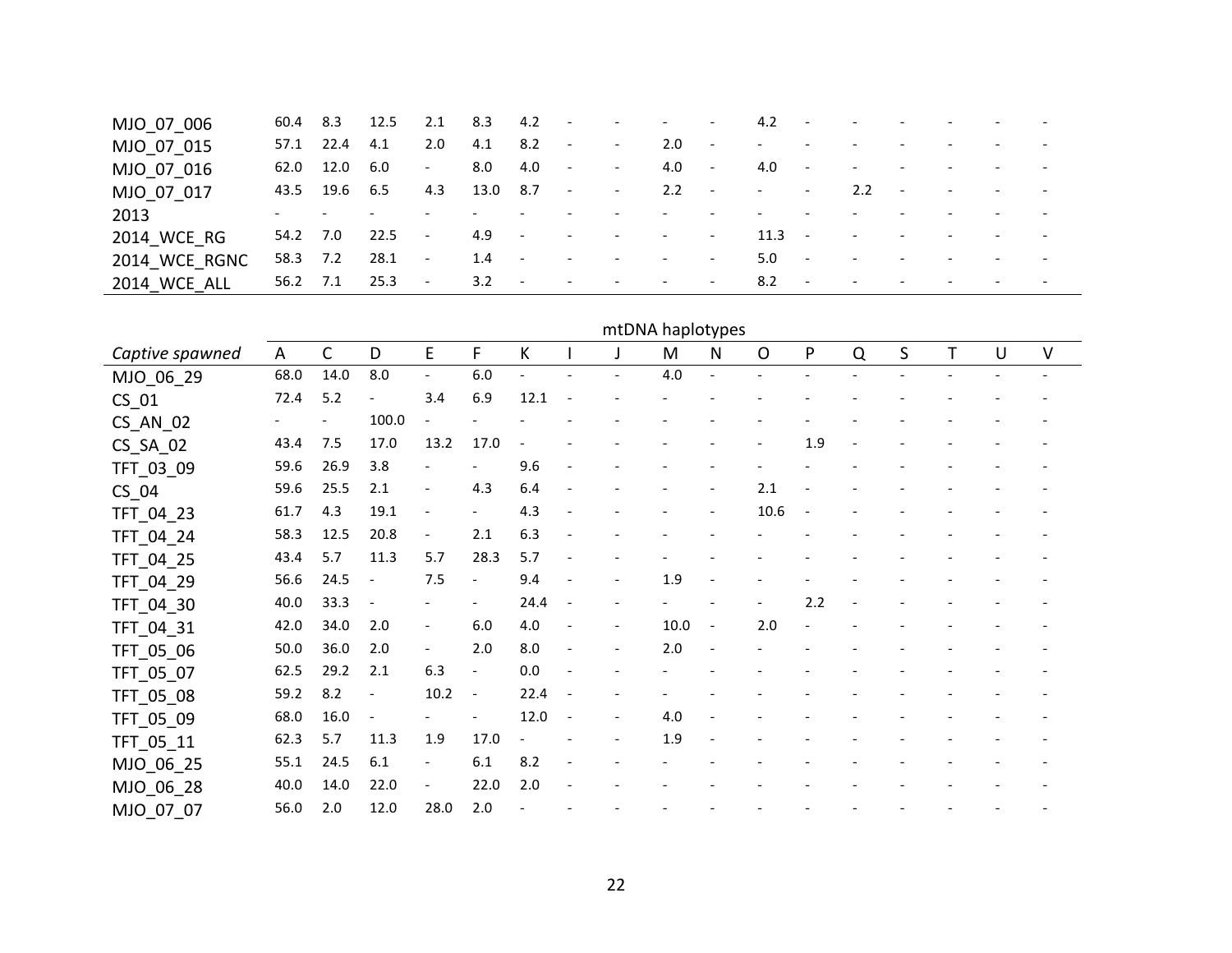| LL 11     | 46.9 | 22.4 | 24.5 | $\overline{\phantom{a}}$ | 4.1                      | $\overline{\phantom{a}}$ |                          |                          | 2.0  | $\overline{\phantom{a}}$ |                          |                          |     |                          |                          |     |
|-----------|------|------|------|--------------------------|--------------------------|--------------------------|--------------------------|--------------------------|------|--------------------------|--------------------------|--------------------------|-----|--------------------------|--------------------------|-----|
| MJO_10_05 | 47.7 | 18.2 | 15.9 | $\overline{\phantom{a}}$ | 13.6                     | 2.3                      | $\overline{\phantom{a}}$ | $\overline{\phantom{a}}$ | $-$  | $\overline{\phantom{a}}$ | 2.3                      | $\overline{\phantom{a}}$ |     |                          |                          |     |
| MJO_10_06 | 53.1 | 22.4 | 4.1  | 6.1                      | $\overline{\phantom{0}}$ | $\overline{\phantom{a}}$ | 10.2                     | $\sim$                   | 4.1  | $\overline{\phantom{a}}$ |                          |                          |     |                          |                          |     |
| MJO_10_07 | 68.8 | 6.3  | 4.2  | 2.1                      | 8.3                      | 8.3                      | $\overline{\phantom{a}}$ |                          |      |                          |                          | $\overline{\phantom{a}}$ | 2.1 | $\overline{\phantom{a}}$ |                          |     |
| MJO_11_05 | 59.6 | 21.3 | 10.6 | $\overline{\phantom{a}}$ | 8.5                      | $\overline{\phantom{a}}$ |                          |                          |      |                          |                          |                          |     |                          |                          |     |
| MJO 11 11 | 52.9 | 5.9  | 3.9  | 3.9                      | 3.9                      | 17.6                     | $\overline{\phantom{a}}$ | $-$                      | 5.9  | $\overline{\phantom{a}}$ | $\overline{\phantom{a}}$ |                          |     |                          | $\overline{\phantom{a}}$ | 5.9 |
| MJO_11_12 | 64.0 | 12.0 | 4.0  | $\overline{\phantom{a}}$ |                          |                          |                          | $\overline{\phantom{a}}$ | 14.0 | $\sim$ $-$               | 6.0                      |                          |     |                          |                          |     |
| MJO_11_13 | 81.3 | 6.3  | 6.3  | 4.2                      | $\overline{\phantom{a}}$ | $\overline{\phantom{a}}$ |                          | $\overline{\phantom{a}}$ | 2.1  | $\sim$                   |                          |                          |     |                          |                          |     |
| MJO 11 14 | 72.0 | 4.0  | 6.0  | 4.0                      | $ \,$                    | 12.0                     | $\overline{\phantom{a}}$ |                          | $-$  | $\overline{\phantom{a}}$ | 2.0                      | $\overline{\phantom{a}}$ |     |                          |                          |     |
| LL 12     | 56.3 | 4.2  | 12.5 | $\overline{\phantom{0}}$ | 22.9                     | 2.1                      |                          |                          |      |                          |                          | $\overline{\phantom{a}}$ | 2.1 | $\overline{\phantom{a}}$ |                          |     |
| MJO_12_09 | 59.2 | 18.4 | 8.2  | $\sim$                   | 14.3                     | $\overline{\phantom{a}}$ |                          |                          |      |                          |                          |                          |     |                          |                          |     |
| MJO_12_10 | 58.0 | 8.0  | 10.0 | $\overline{\phantom{a}}$ | 10.0                     | 6.0                      | $\overline{\phantom{a}}$ |                          |      | $\overline{\phantom{a}}$ | 2.0                      | $\overline{\phantom{a}}$ | 6.0 | $\overline{\phantom{a}}$ |                          |     |
| 2013_LLR  | 57.0 | 20.0 | 4.0  | 9.0                      | 3.0                      | $\overline{\phantom{a}}$ |                          |                          |      | $\overline{\phantom{a}}$ | 7.0                      | $\overline{\phantom{a}}$ |     |                          |                          |     |
| 2013_DEX  | 66.7 | 11.1 | 9.1  | $\overline{\phantom{0}}$ | 5.1                      | $\overline{\phantom{a}}$ | $\overline{\phantom{a}}$ |                          |      | $\overline{\phantom{a}}$ | 7.1                      | $\overline{\phantom{a}}$ |     |                          | $\overline{\phantom{a}}$ | 1.0 |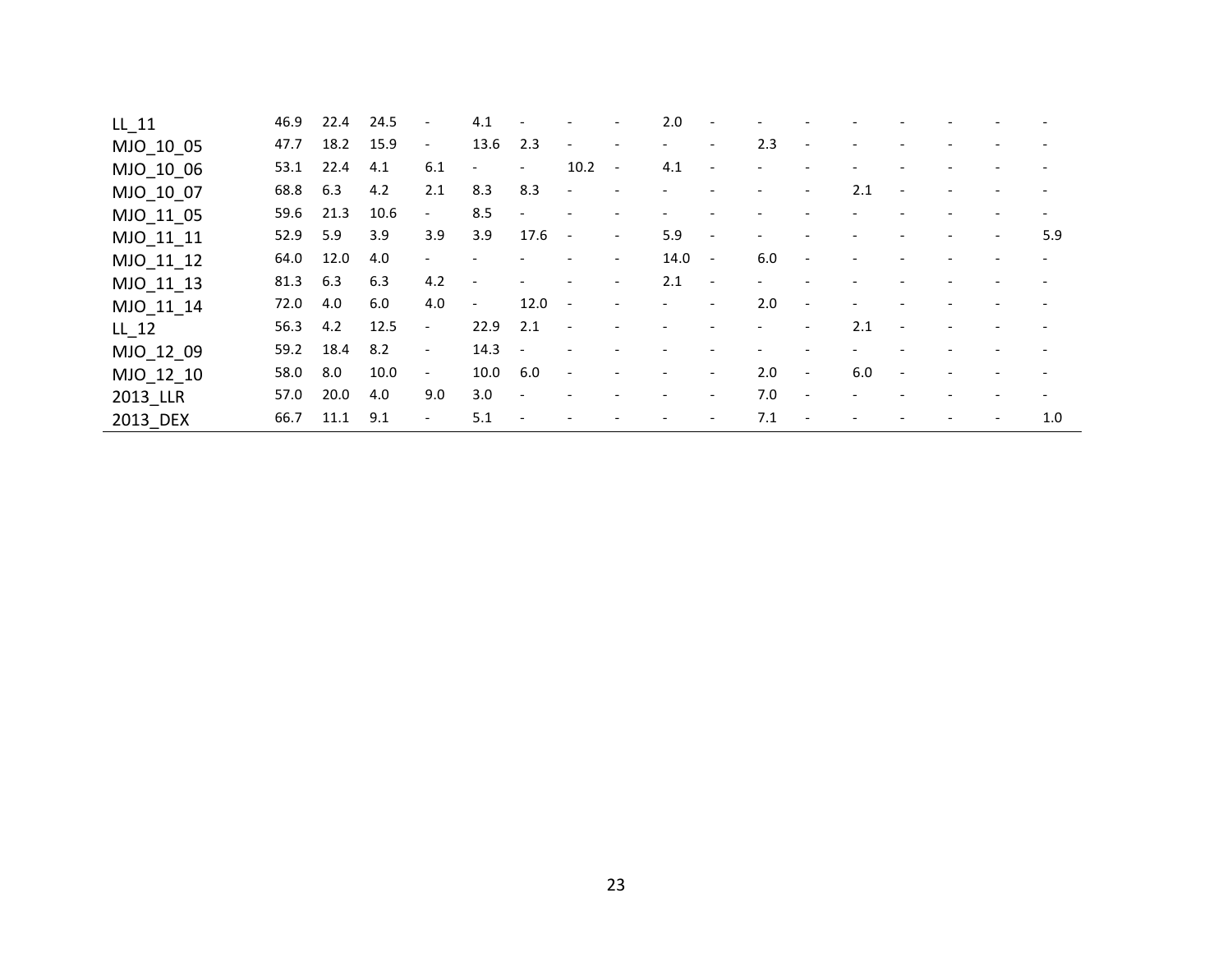Figure 1. Diversity metrics (annual) from microsatellites and mtDNA. Estimates obtained from resampling of microsatellites (*H<sub>ec</sub>*, *H<sub>oc*</sub>,  $N_{ac}$ ) are shown in the upper panel, and estimates from mtDNA (*h* and  $H_R$ ) are shown in the lower panel.

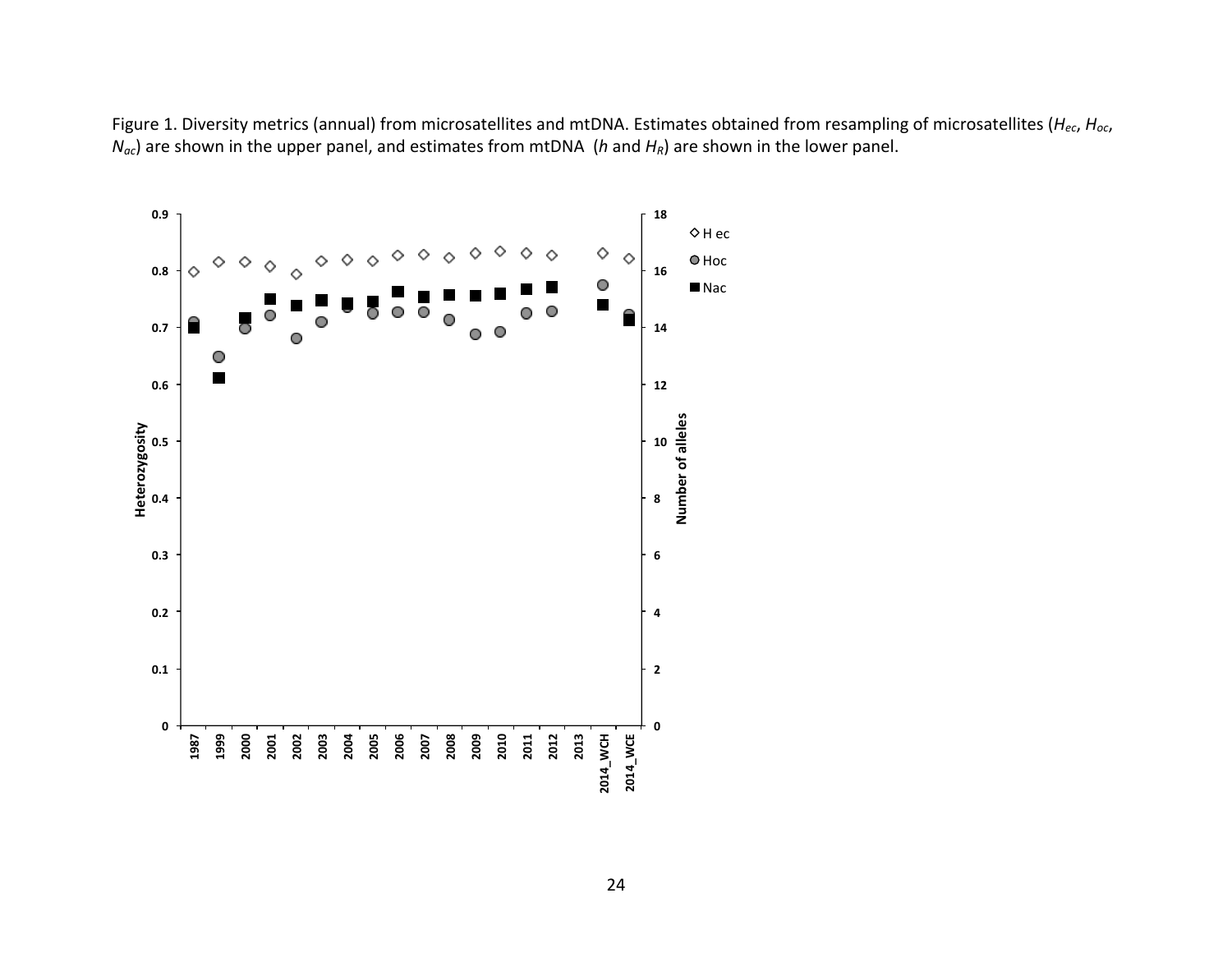

25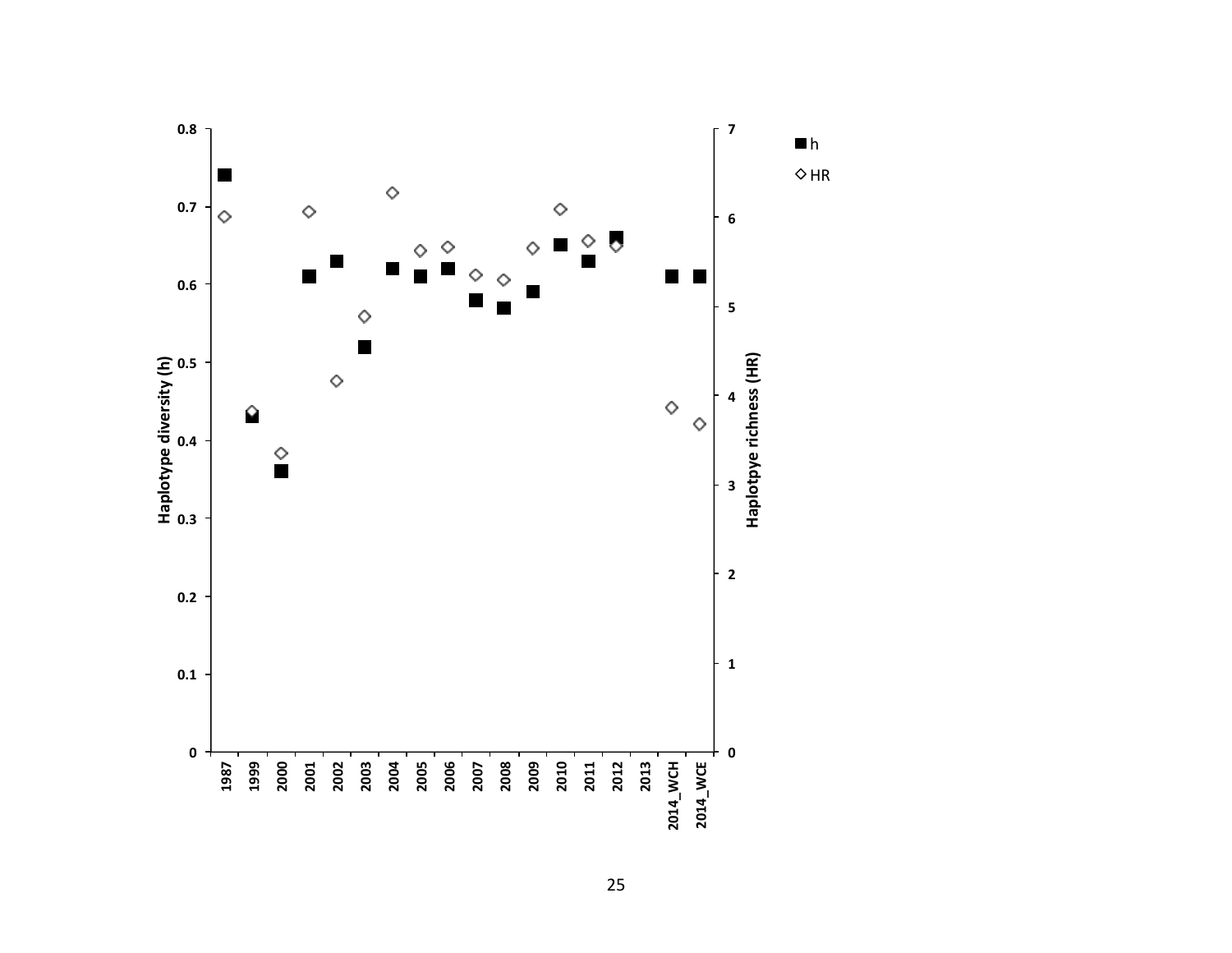Figure 2. Variance effective size calculated from microsatellite data, as based on TEMPOFs (upper) MLNE (middle), and moments (lower) estimates and their associates 95% CIs. Infinite mean estimates are indicated by open triangles; upper error bars are not shown cases where for upper bounds are infinite.

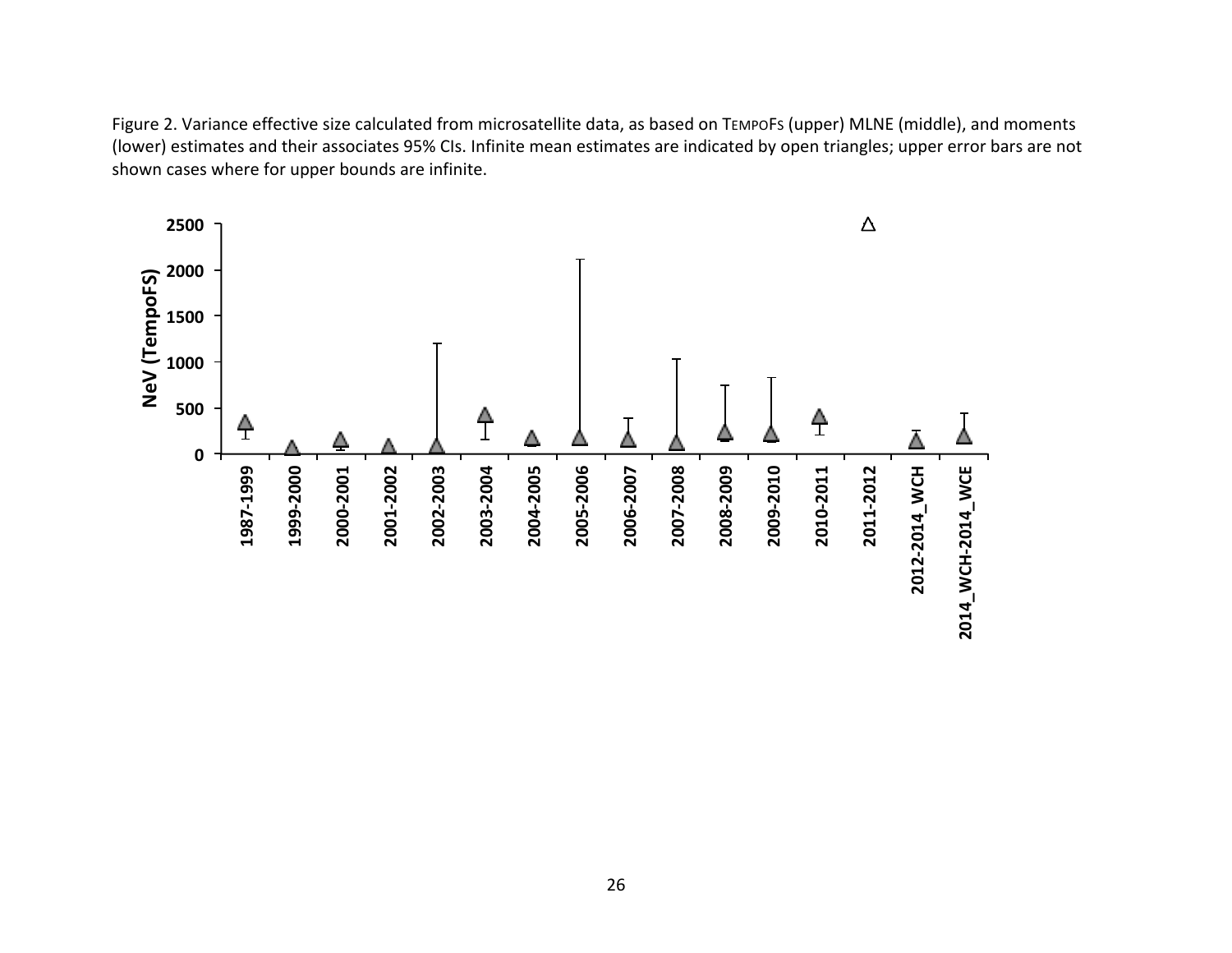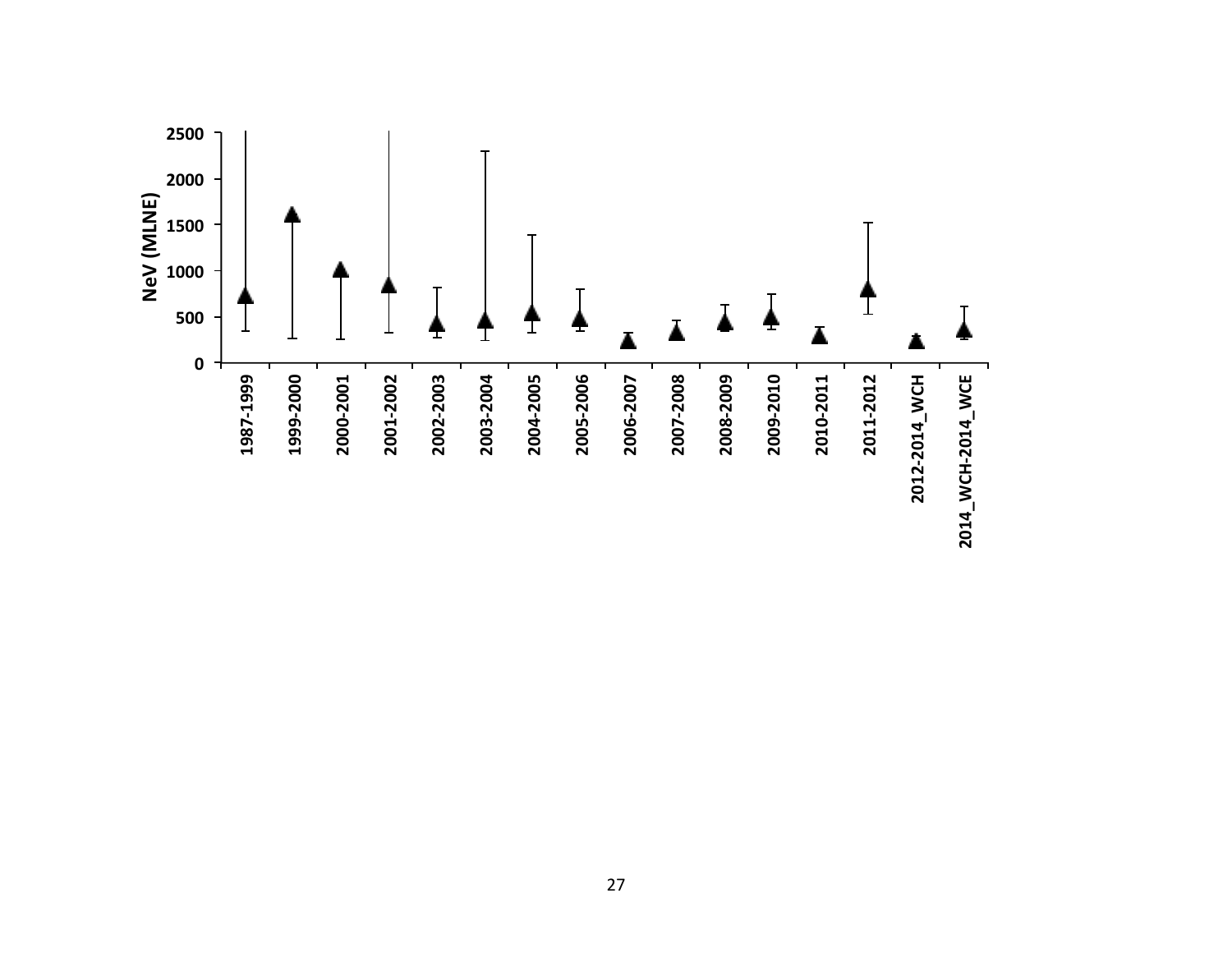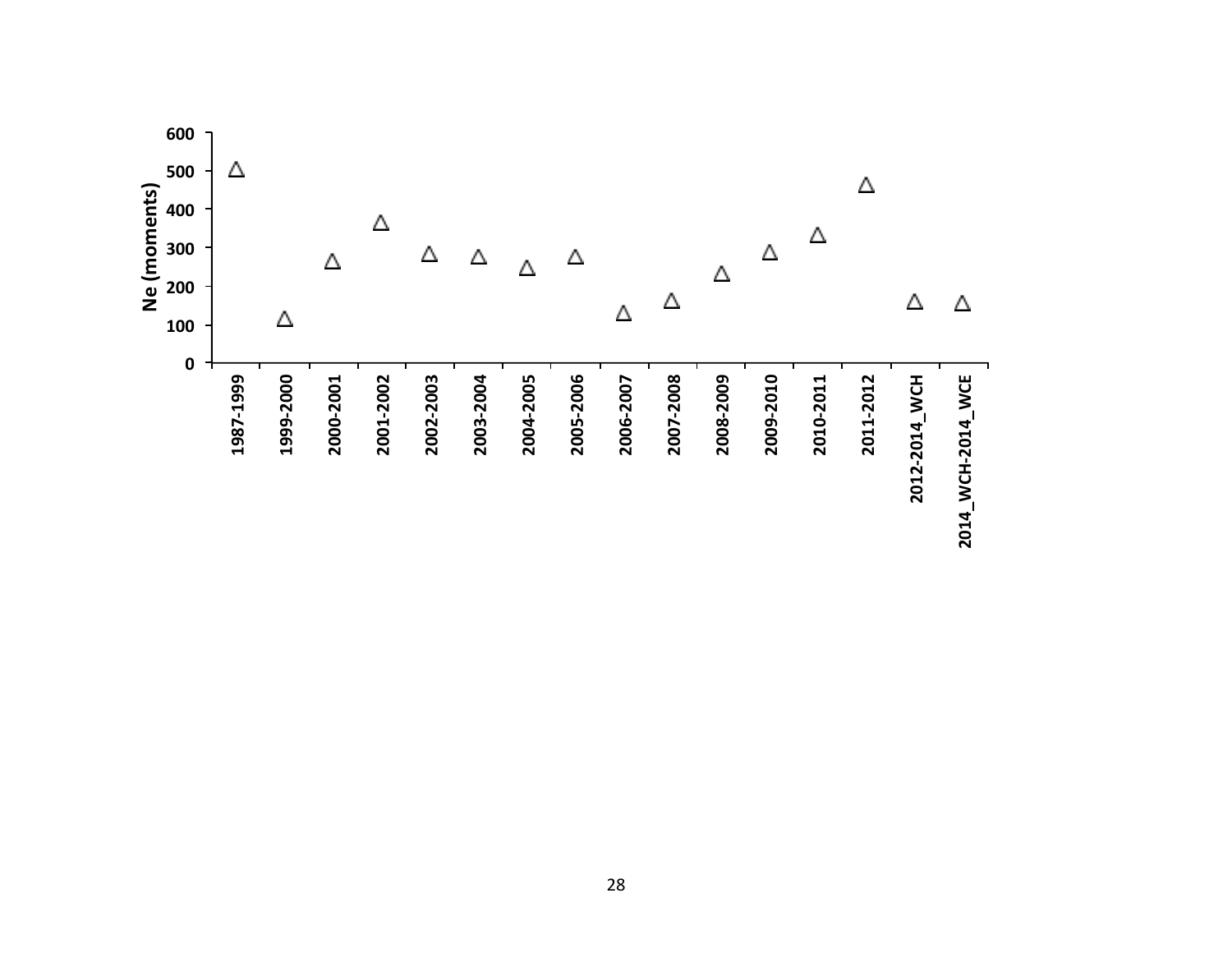Figure 3. Female variance effective size estimates and their associated 95% CIs, based on mtDNA data and calculated using MLNE (upper) and moments (lower) methods. Infinite mean estimates are indicated by open triangles; upper error bars are not shown cases where for upper bounds are infinite.

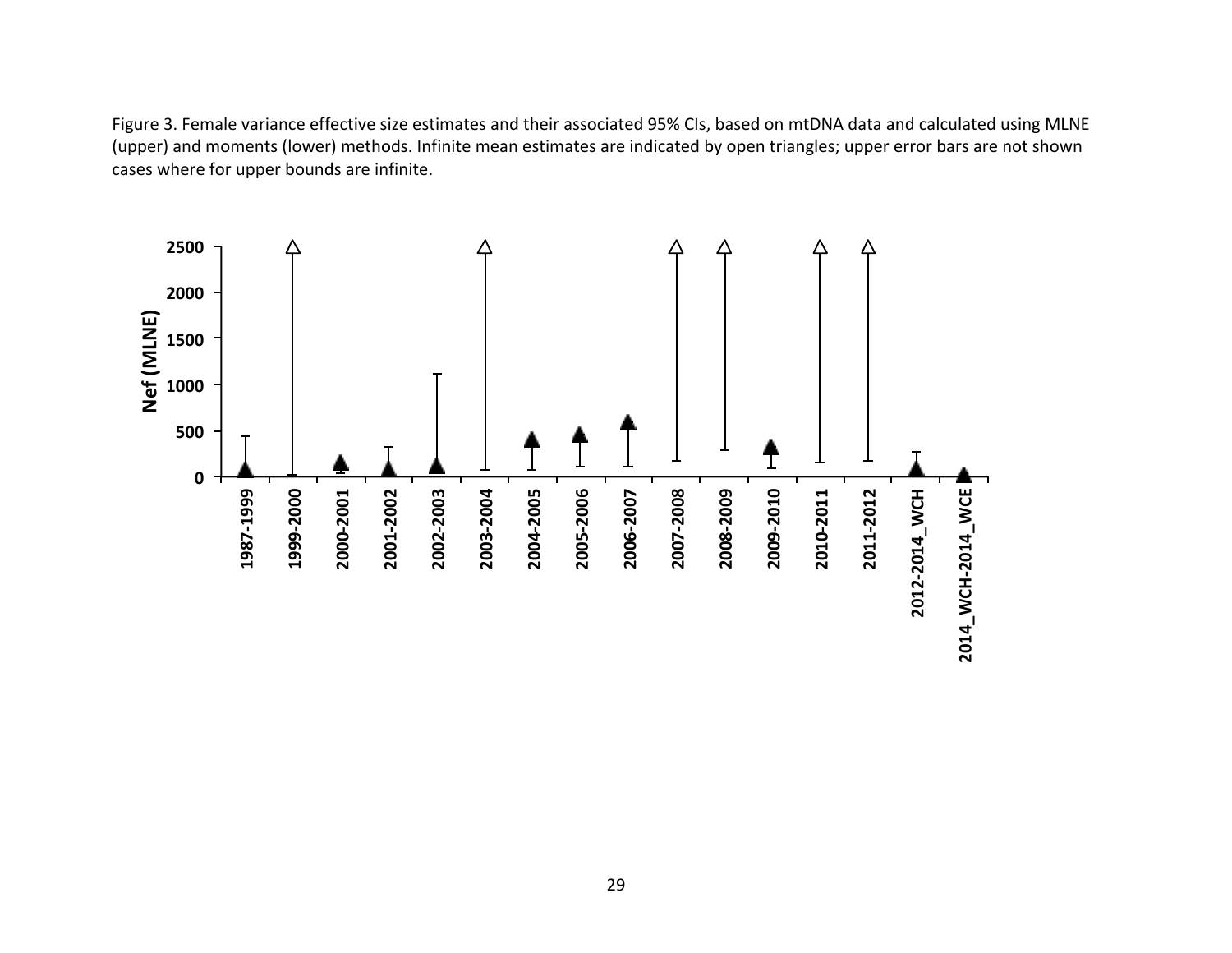